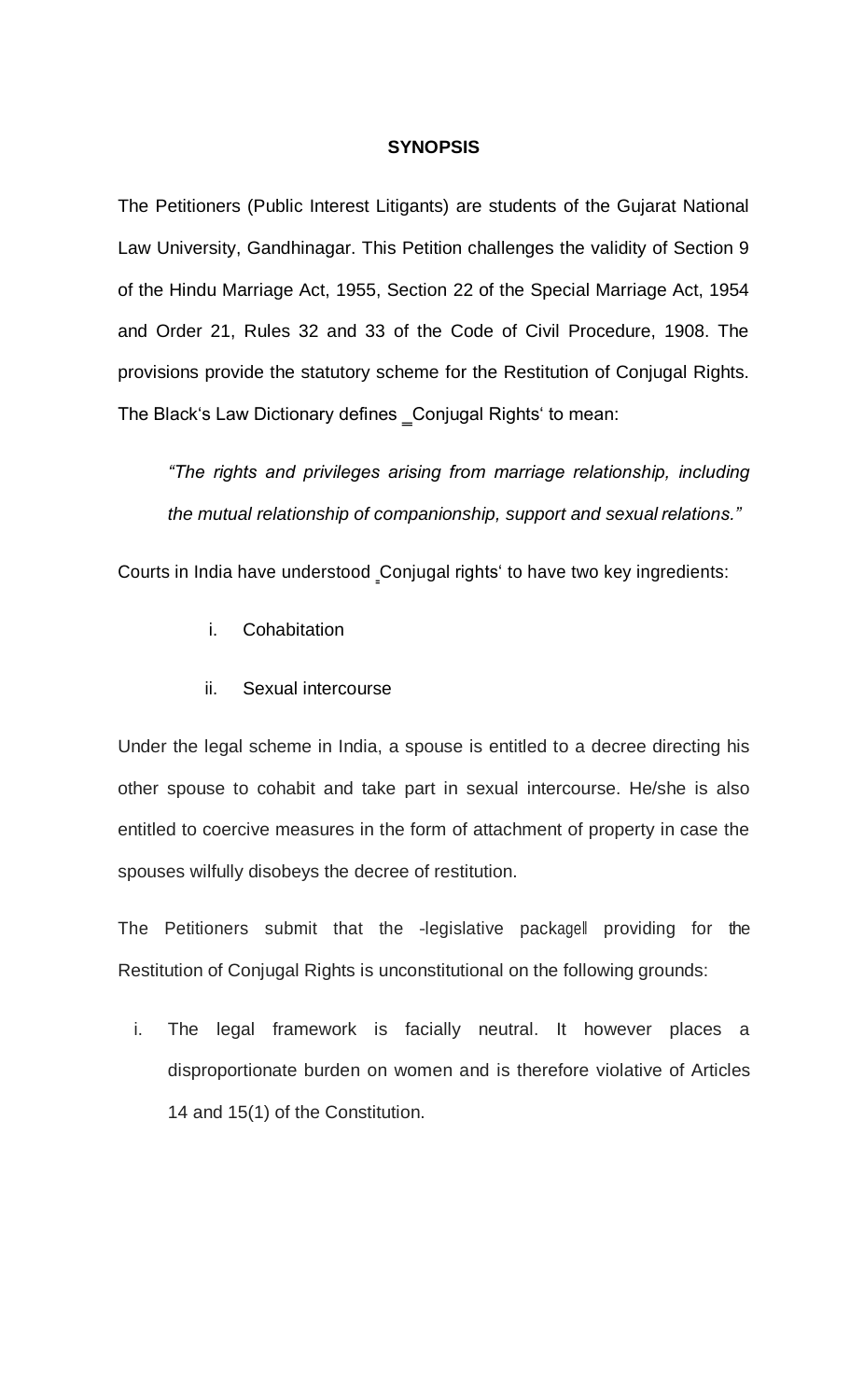- ii. The legal framework is based on feudal English law which regarded a Woman as chattel' of his wife. It is steeped in a patriarchal gender stereotype and is violative of Article 15(1) of the Constitution.
- iii. The legal framework is violative of the rights to privacy, individual autonomy and dignity of individuals (both men and women) which are guaranteed under Article 21 of the Constitution.

The remedy of restitution of conjugal rights was not recognized by any of the personal law systems of India. The same has its origins in feudal English Law, which at that time considered a wife to be the chattel of the husband. The United Kingdom itself has abolished the remedy of restitution of conjugal rights in 1970.

It is pertinent to note that these provisions were struck down as unconstitutional by the Andhra Pradesh High Court in *T Sareetha v. T. Venkata Subbiah, AIR 1983 AP 356.* The constitutionality of these provisions was upheld by the Delhi High Court in *Smt. Harvinder Kaur v. Harmander Singh Choudhry, A.I.R. 1984 DEL 66.* Ultimately, this Hon'ble Court approved the decision of the Delhi High Court by its Judgment in *Saroj Rani v Sudarshan Kumar Chadha, (1984) 4 SCC 90.*

The Court in Saroj Rani (supra) held:

*14. In India it may be borne in mind that conjugal rights i.e. right of the husband or the wife to the society of the other spouse is not merely creature of the statute. Such a right is inherent in the very institution of marriage itself. See in this connection Mulla's Hindu Law — Fifteenth Edn., p. 567, para 443. There are sufficient safeguards in Section 9 to prevent it from being a tyranny. The importance of the concept of*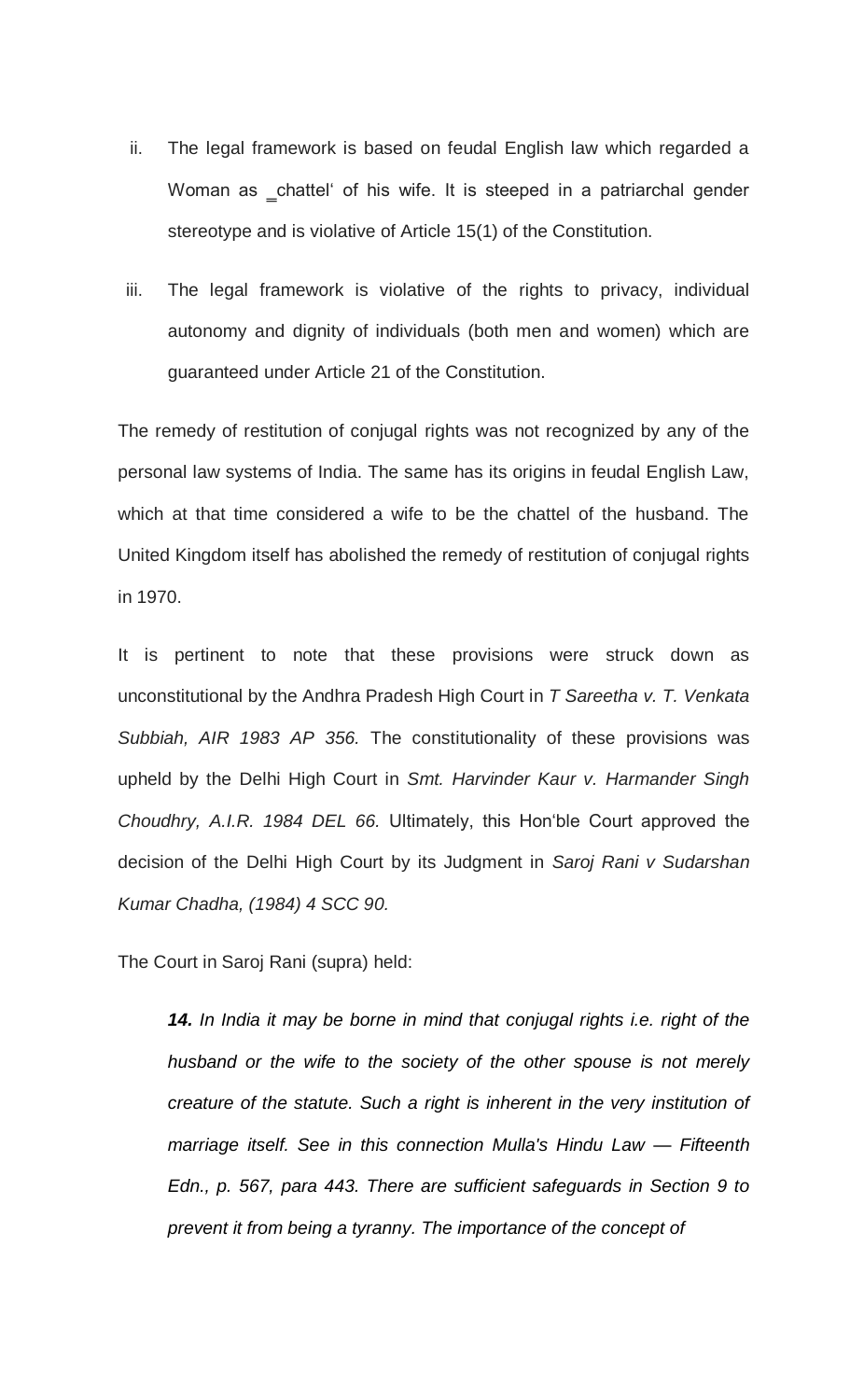*conjugal rights can be viewed in the light of Law Commission — Seventy-first Report on the Hindu Marriage Act, 1955 — "Irretrievable Breakdown of Marriage as a Ground of Divorce", para 6.5 where it is stated thus:*

*"Moreover, the essence of marriage is a sharing of common life, a sharing of all the happiness that life has to offer and all the misery that has to be faced in life, an experience of the joy that comes from enjoying, in common, things of the matter and of the spirit and from showering love and affection on one's offspring. Living together is a symbol of such sharing in all its aspects. Living apart is a symbol*  indicating the negation of such sharing. It is indicative of a disruption of *the essence of marriage — "breakdown" — and if it continues for a fairly long period, it would indicate destruction of the essence of marriage — "irretrievable breakdown".*

The Court went on to hold:

*"16. ….. It serves a social purpose as an aid to the prevention of breakup of marriage. It cannot be viewed in the manner the learned Single Judge of Andhra Pradesh High Court has viewed it and we are therefore unable to accept the position that Section 9 of the said Act is violative of Article 14 or Article 21 of the Constitution if the purpose of the decree for restitution of conjugal rights in the said Act is understood in its proper perspective and if the method of its execution in cases of disobedience is kept in view.*

### **Submissions With Regard to Privacy, Autonomy and Dignity**

It is clear that the court in Saroj Rani considered the scheme for restitution of conjugal rights ―*as an aid to the prevention of break-up of marriage".* It is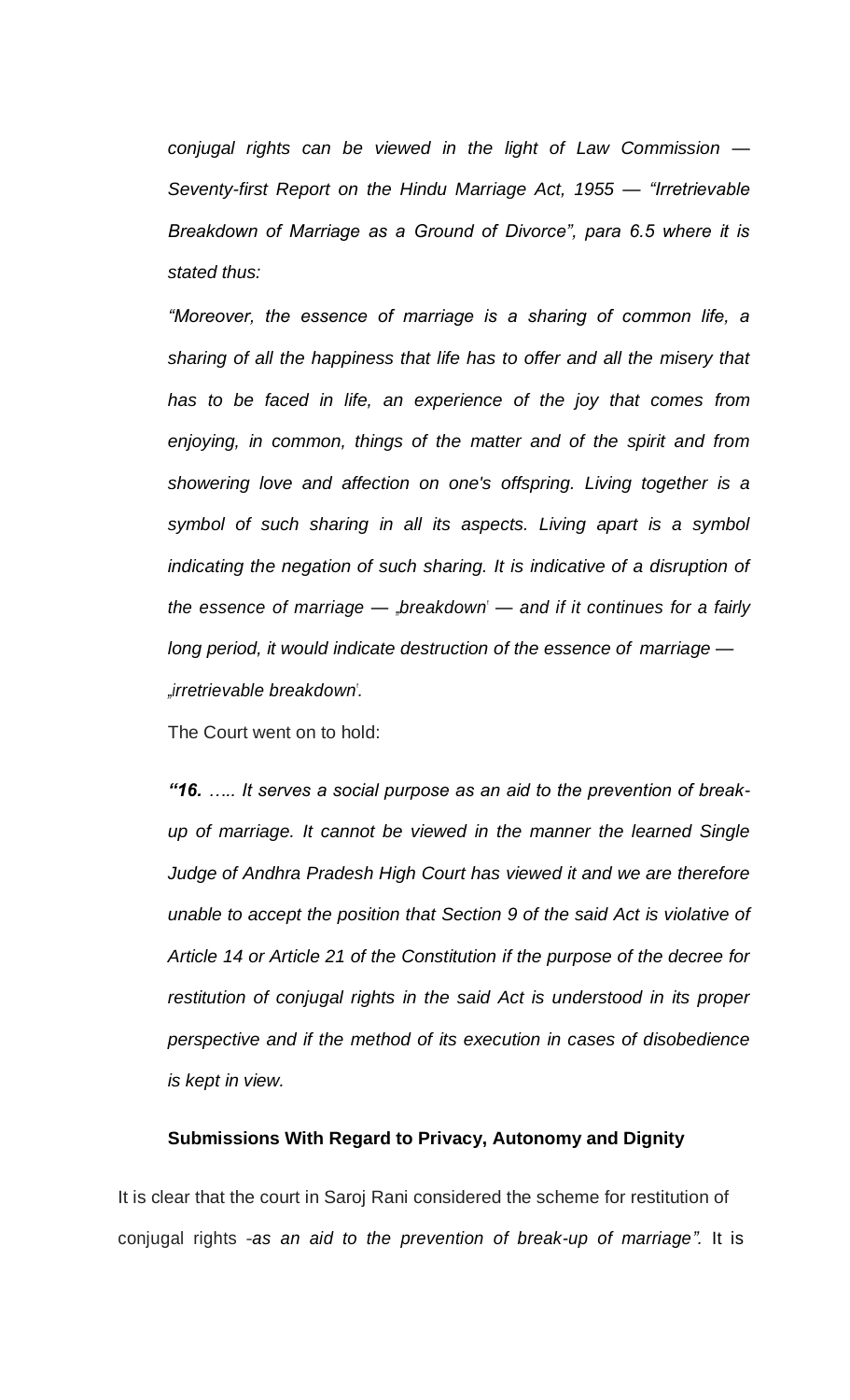however submitted that the personal autonomy and dignity that are guaranteed under the Constitution cannot be sacrificed at the altar of family life. This Court in *KS Puttaswamy and Anr v Union of India and Anr, (2017) 10 SCC 1*. This Court therein has held:

*"Privacy includes at its core the preservation of personal intimacies, the sanctity of family life, marriage, procreation, the home and sexual orientation. Privacy also connotes a right to be left alone. Privacy safeguards individual autonomy and recognises the ability of the individual to control vital aspects of his or her life. Personal choices governing a way of life are intrinsic to privacy."*

Subsequently, the Court in *Navtej Singh Johar v Union of India, (2018) 10 SCC 1* observed:

*"…Autonomy is individualistic. Under the autonomy principle, the individual has sovereignty over his/her body. He/she can surrender his/her autonomy wilfully to another individual and their intimacy in privacy is a matter of their choice. Such concept of identity is not only sacred but is also in recognition of the quintessential facet of humanity in a person"s nature. The autonomy establishes identity and the said identity, in the ultimate eventuate, becomes a part of dignity in an individual."*

This was reiterated by the Court in *Joseph Shine v Union of India, (2018) 2 SCC 189* wherein it held that:

*"The right to privacy depends on the exercise of autonomy and agency by individuals. In situations where citizens are disabled from exercising these essential attributes, Courts must step in to ensure that dignity is realised in the fullest sense. Familial structures cannot be regarded as*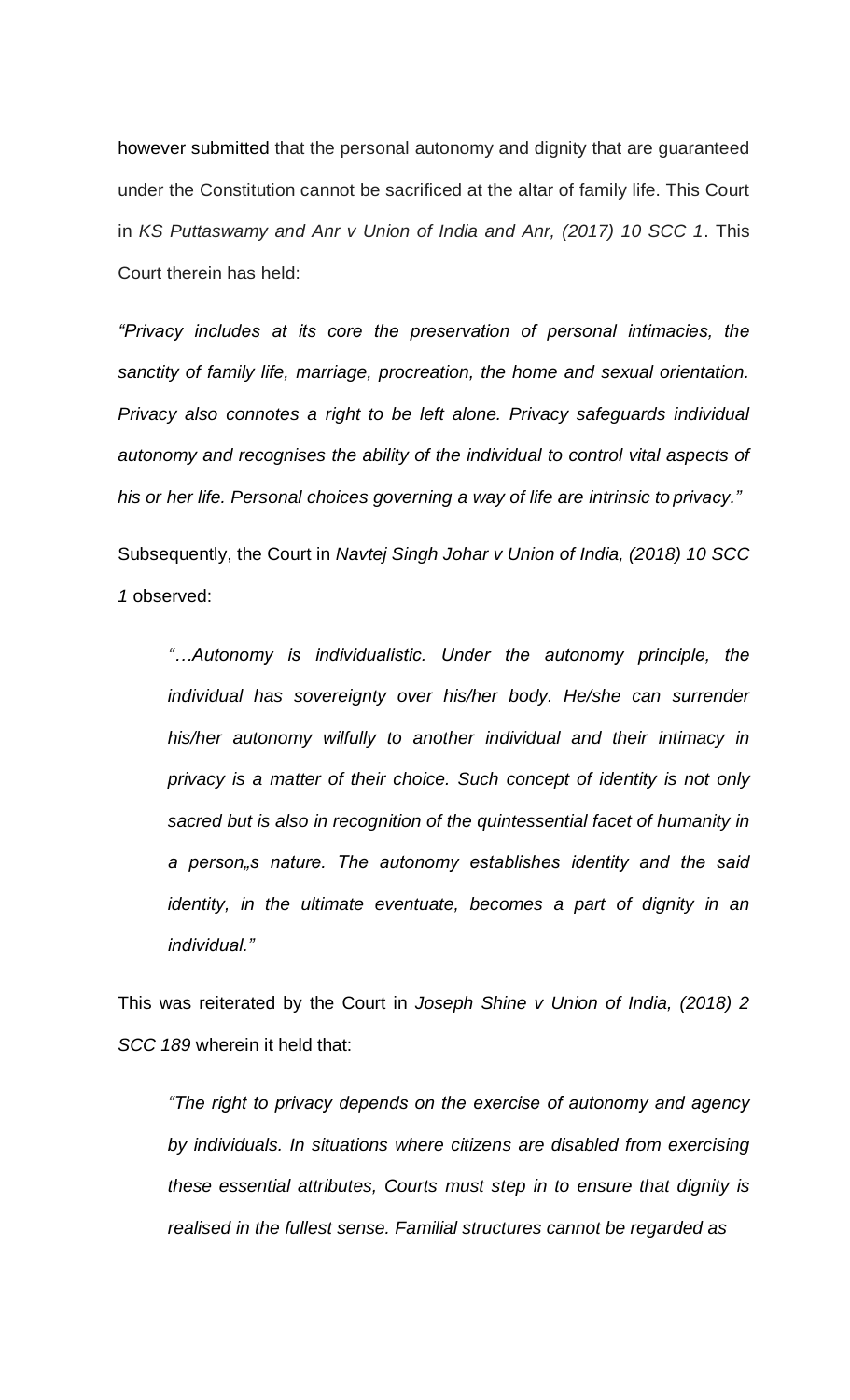*private spaces where constitutional rights are violated. To grant immunity in situations when rights of individuals are in siege, is to obstruct the unfolding vision of the Constitution."*

In light of the above, the Petitioners submit that the Constitution guarantees to every individual the right to be left alone – even within the framework of a family. Any provision which forces an individual to have sexual relations or even cohabit a home without her will is violative of the right to privacy, individual autonomy and dignity that are guaranteed by the Constitution.

#### **No Compelling State Interest**

It is pertinent to note that in recent years traditional family values have changed. This was recognized by this Court in *Joseph Shine (supra).* This Court in *Anuj Garg v. Hotel Association of India, (2008) 3 SCC 1* has held that ―*a statute although could have been held to be a valid piece of legislation keeping in view the societal condition of those times, but with the changes occurring therein both in the domestic as also international arena, such a law can also be declared invalid."*

The Petitioners submit that society is changing into one where the private interest of sexual autonomy, dignity and happiness of an individual is put before concerns like societal morality or family life. Thus, there exists no compelling interest for the state to interfere in matters related to conjugal rights. Such an argument was rejected by the Court in *Joseph Shine (supra).*

### **Submissions With Regard to Facial Neutrality**

This Court has long recognized that in judging the validity of legislation, the Court must have regard to its real, direct and inevitable effect and not on its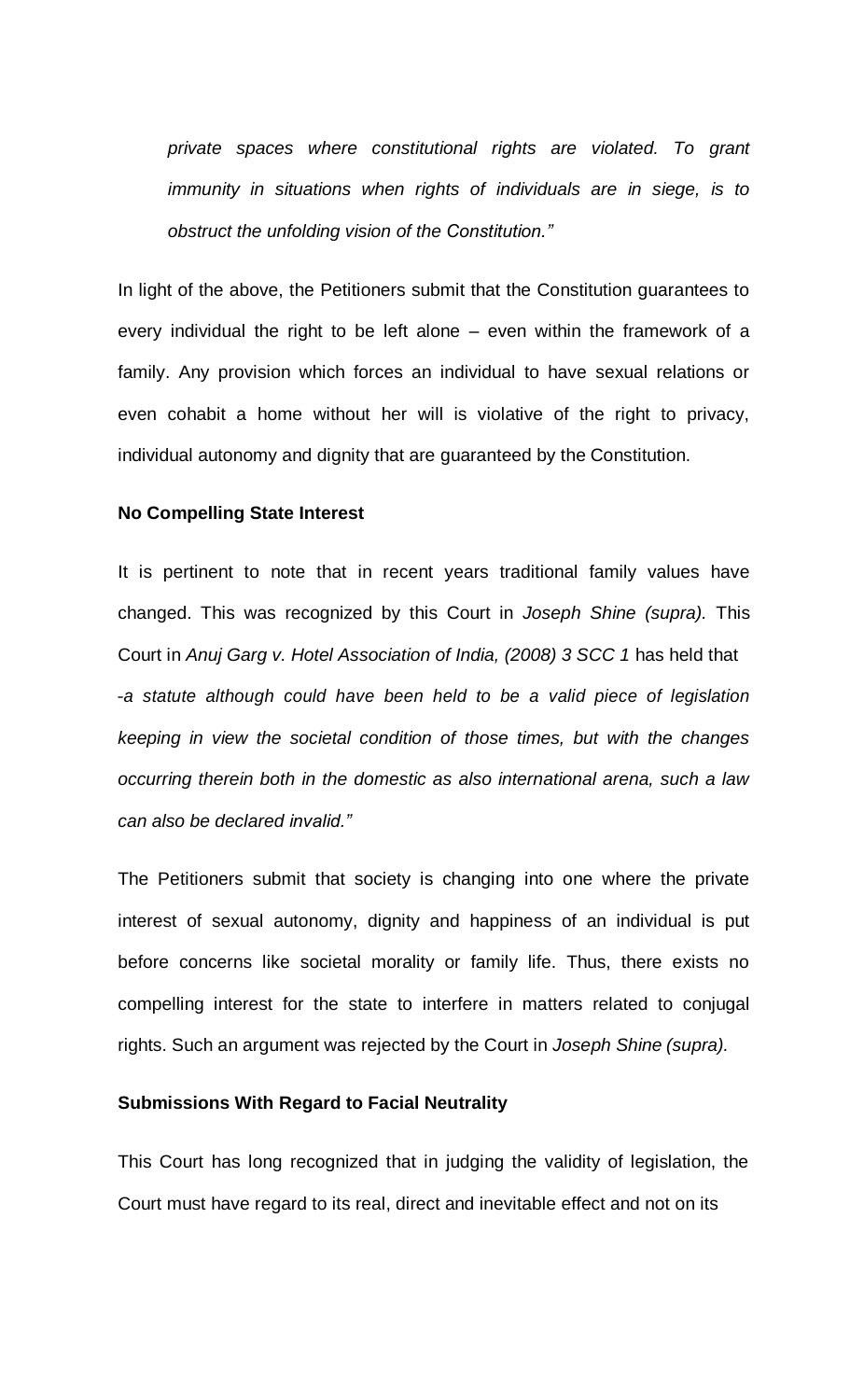outward form. [*Dwarkadas Shrinivas of Bombay v. The Sholapur Spinning and Weaving Co., Ltd., [1954] S.C.R. 674, Express Newspaper (P) Ltd. & Ors. v. Union of India [1962] 3 SCR 842, R.C. Cooper v. Union of India [1973] 3 SCR 530*]

Recently, the Court in *Navtej Singh Johar (supra)* has recognized the concept of indirect discrimination, noting that *"facially neutral action by the State may have a disproportionate impact upon a particular class".*

The Petitioners submit that the provisions for restitution of conjugal rights are facially neutral in as much as they allow both the husband and the wife to move court. However, the direct and inevitable effect of the provision has to be seen in light of the deeply unequal familial power structures that prevail within Indian society. The Andhra Pradesh High Court in *T Sareetha (Supra)* had observed as follows:

*"Bare equality of treatment regardless of the inequality of realities is neither justice nor homage to the constitutional principle… the question is how this remedy works in life terms. In our social reality, this matrimonial remedy is found used almost exclusively by the husband and is rarely resorted to by the wife. A passage in Gupte"s Hindu law in British India page 929 (second edition) attests to this fact… the reason for this mainly lies in the fact of the differences between the man and the woman. By enforcing a decree for restitution of conjugal rights the life pattern of the wife is likely to be altered irretrievable whereas the husband"s can remain almost as it was before this is so because it is the wife who has to beget and bear a child. This practical but the inevitable consequence of the enforcement of this remedy cripples the wife"s future plans of life and prevents her from using that self-destructive remedy… The pledge of equal protection of laws is thus inherently incapable of being fulfilled by this*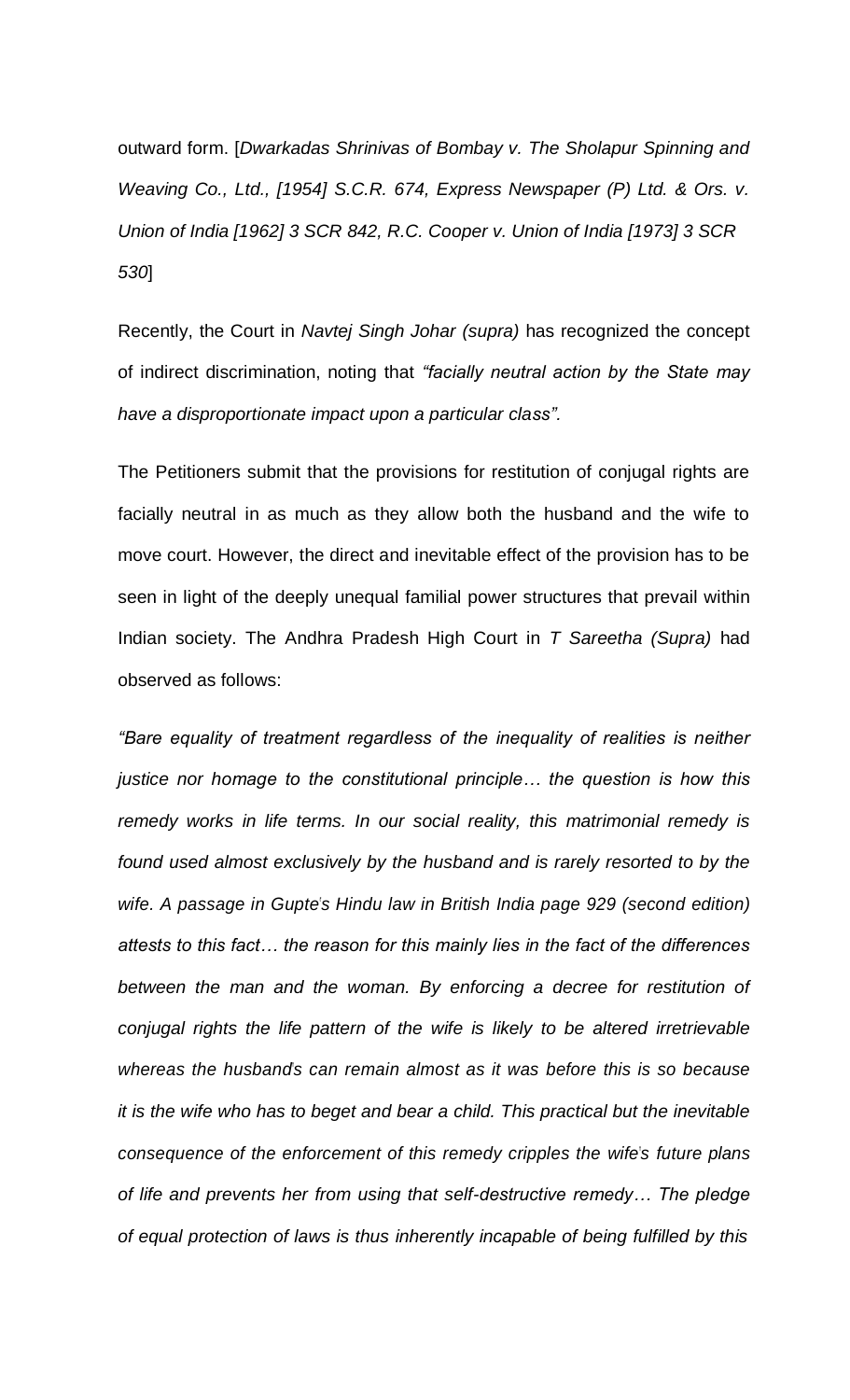*matrimonial remedy in our Hindu society. As a result this remedy words in practice only as an engine of oppression to be operated by the husband for the benefit of the husband against the wife."*

The Petitioners submit that the consequences of a decree of restitution cause extreme hardship to a woman – who has to return to her marital homes and responsibilities, than it does to a man. As has been noted by the Andhra Pradesh High Court, the remedy is an ―*engine of oppression to be operated by the husband for the benefit of the husband against the wife."*

In light of the above, the Petitioners submit that the \_legislative package' providing for the restitution of conjugal rights violates Articles 14, 15(1) and 21 of the Constitution. It intrudes into an individual's private life, without there being any compelling state interest for the same. The same is thus liable to be struck down as unconstitutional.

# **LIST OF DATES AND EVENTS**

| 21.09.1885 | A single judge of the Bombay High Court delivered his              |
|------------|--------------------------------------------------------------------|
|            | Judgment in Dadaji Bhikaji vs Rukhmabai, ILR (1885) 9 Bom          |
|            | 529. The observations of the Ld. Single Judge are reproduced       |
|            | below:                                                             |
|            | "The parties to the present suit went through the religious        |
|            | ceremony of marriage eleven years ago when the defendant           |
|            | was a child of eleven years of age. They have never cohabited.     |
|            | And now that the defendant is a woman of twenty-two, the           |
|            | plaintiff asks the Court to compel her to go to his house, that he |
|            | may complete his contract with her by consummating the             |
|            |                                                                    |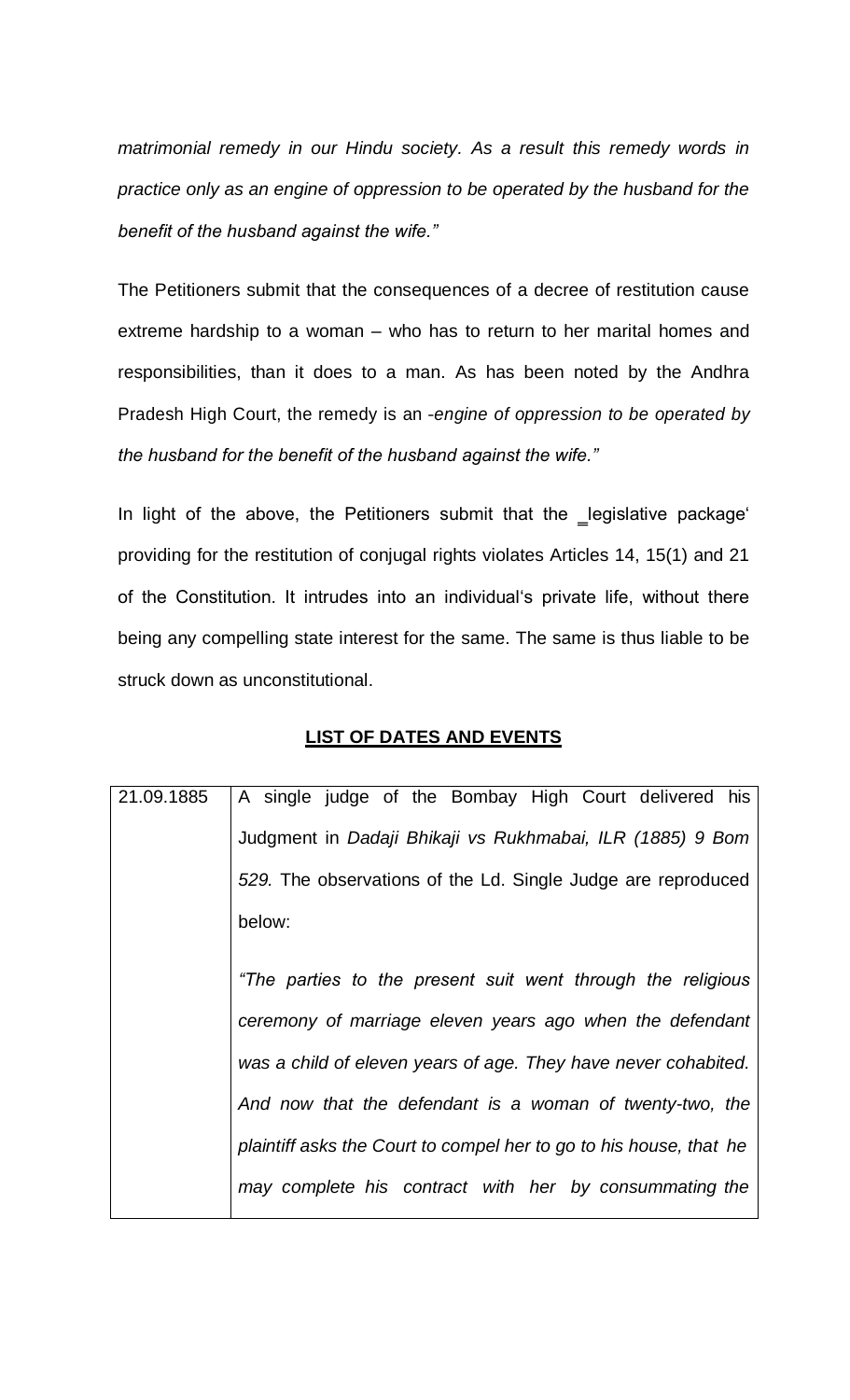*marriage, The defendant, being now of full age, objects to going to live with the plaintiff, objects to allowing him to consummate the marriage, objects to ratifying and completing the contract entered into on her behalf by her guardians while she was yet of tender age. It seems to me that it would be a barbarous, a cruel, a revolting thing to do to compel a young lady under those circumstances to go to a man whom she dislikes, in order that he may cohabit with her against her will; and I am of opinion that neither the law nor the practice of our Courts either justified my malting such an order, or even justifies the plaintiff in maintaining the present suit.*

*I have looked through the reported decisions of the Courts in England and of the Court's in India; but I cannot find one that covers the ground covered by the facts of this case. There is not an instance, that I know of, in which a Court has compelled a woman, who has gone through the religious ceremony of marriage with a man, to allow that man to consummate the marriage against her will. It may, of course, be said that in England marriages are generally celebrated between persons of mature age, who usually consummate the marriage on the same day, and that, therefore, one must not expect to find a case on all fours with this among the English cases. But, then, on the other hand it must be remembered that the practice of allowing suits for the restitution of conjugal rights (and that is what is asked for in the plaint) originated in England under peculiar circumstances, and was transplanted from England into*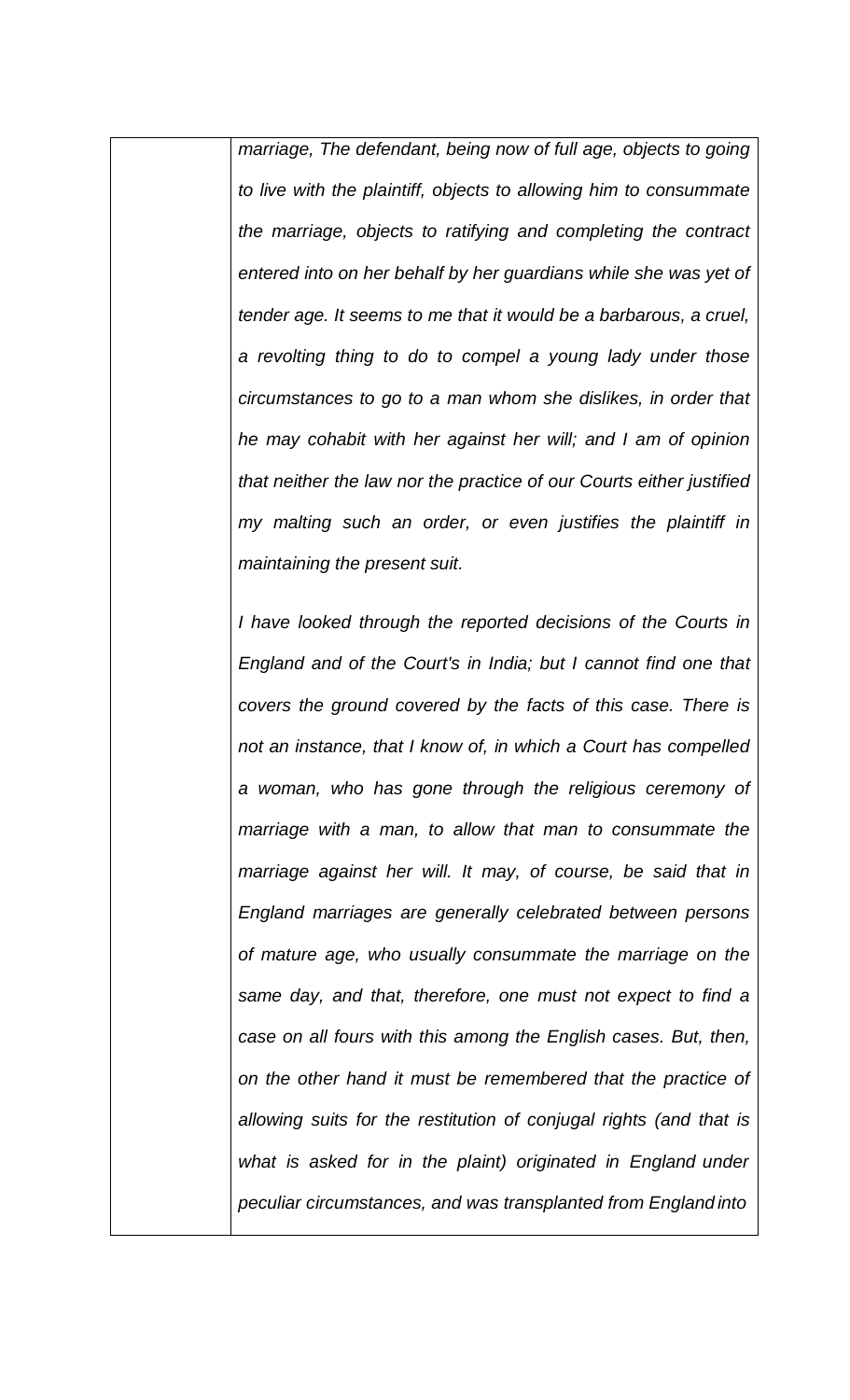*India. It has no foundation in Hindu law-the religious law of the parties to the suit. Under the Hindu law such a suit would not be cognizable by a Civil- Court. For many years after I came to India such suits were not allowed. It is only of late years the practice of allowing such suits has been introduced into this country from England; (I think only since the amalgamation of the old Supreme and Sadar Courts in the present High Courts has brought English lawyers more into contact with the mufassal).*

*This being so, I think I am not bound to carry the practice further than I find support for in the English authorities, especially when the granting of the relief prayed would produce consequences revolting not only to civilized persons, but even to untutored human beings possessed of ordinary delicacy of feeling. The practice of allowing those suits in England has become much discredited, and has been rendered almost inoperative by the legislation of the past year. See Stat. 47 & 48 Vic, cap. 68, Section 2. It is, in my opinion, matter for regret that it was ever introduced into this country. "As, however, it has been introduced into this country," I am bound to follow it so far as it has received the sanction of this Court or of the Privy Council. I find, however, neither precedent nor authority for granting the relief asked for in this suit, and I am certainly not disposed to make a precedent, or to extend the practice of the Court in respect of suits of this nature beyond the point for which I find authority.*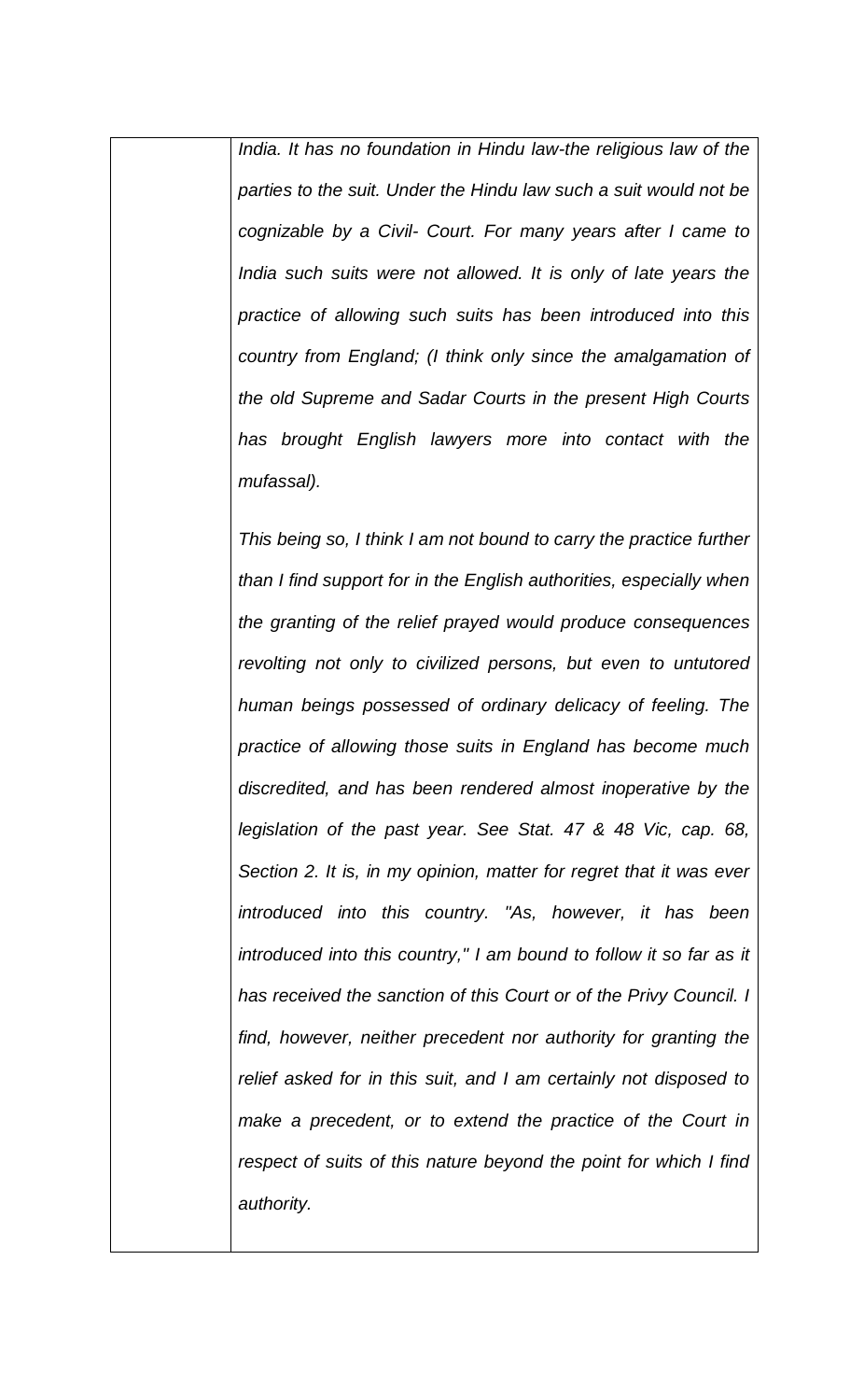|            | The Judgment was overturned in Appeal by the Division Bench.           |
|------------|------------------------------------------------------------------------|
| 24.07.1969 | The UK Law Commission recommended that the remedy of                   |
|            | Restitution of Conjugal Rights be abolished.                           |
| 1970       | The provision for Restitution of Conjugal Rights was abolished         |
|            | in England under Section 20 of the Matrimonial Proceedings             |
|            | Act, 1970.                                                             |
| 01.07.1983 | The Hon'ble Andhra Pradesh High Court in the case of $T$               |
|            | Sareetha v. T Venkata Subbaiah, AIR 1983 AP 356, struck                |
|            | down Section 9 of the Hindu Marriage Act as null and void. The         |
|            | Ld. Single Judge therein held:                                         |
|            | 17. A combined reading of the above substantive and                    |
|            | procedural provisions relating to the grant of relief of restitution   |
|            | of conjugal rights by court makes it clear that the decree for         |
|            | restitution of conjugal rights contemplated to be granted under        |
|            | section 9 of the Act is intended by the statutory law to be            |
|            | enforced in species under Order 21 Rule 32 and 33 by applying          |
|            | financial sanctions against the disobeying party.  In other            |
|            | words, sexual cohabitation is an inseparable ingredient of a           |
|            | decree for restitution of conjugal rights, it follows, therefore, that |
|            | a decree for restitution of conjugal rights passed by a civil court    |
|            | extends not only to the grant of relief to the decree-holder to the    |
|            | company of the other spouse but also embraces the right to             |
|            | intercourse with the<br>other party.<br><b>The</b><br>have<br>marital  |
|            | consequences of the enforcement of such a decree are firstly to        |
|            | transfer the choice to have or not to have material intercourse to     |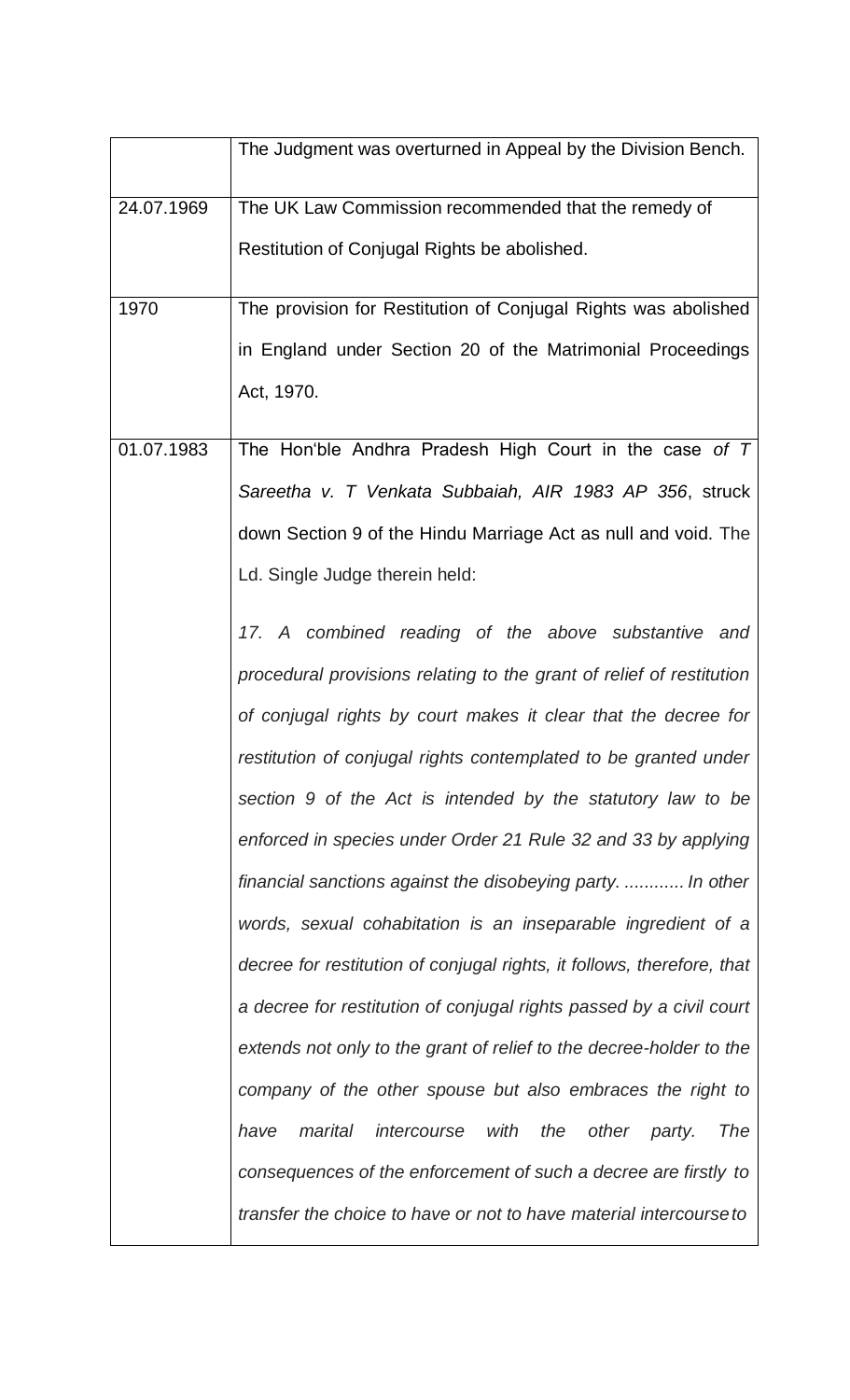|            | the State from the concerned individual and secondly, to            |
|------------|---------------------------------------------------------------------|
|            |                                                                     |
|            | surrender the choice of the individual to allow or not to allow     |
|            | one's body to be used as a vehicle for another human being's        |
|            | creation to the State.                                              |
|            | Ultimately, the Court struck down the validity of the provisions    |
|            | holding that -remedy of restitution of conjugal rights provided for |
|            | by that Section is a savage and barbarous remedy, violating the     |
|            | right to privacy and human dignity guaranteed by article 21 of      |
|            | our Constitution.                                                   |
| 15.11.1983 | The Hon'ble Delhi High Court upheld the Constitutional validity     |
|            | of Section 9 of the Hindu Marriage Act in the case of Harvinder     |
|            | Kaur v. Harmander Singh Choudhary, AIR 1984 Del 66.                 |
|            |                                                                     |
|            |                                                                     |
|            |                                                                     |
| 08.08.1984 | The Hon'ble Supreme Court in the matter concerning Saroj            |
|            | Rani v. Sudarshan Kumar Chadha, (1984) 4 SCC 90, agreed             |
|            | with the Delhi High Court and upheld the Constitution validity of   |
|            | Section 9 of the Hindu Marriage Act.                                |
| June, 2015 | The Ministry of Women and Child Development had                     |
|            | instituted a committee to look into the status of women and         |
|            | children in India. The report of the committee recommends           |
|            | the deletion of the provisions for restitution of conjugal          |
|            | rights, stating that they should not be continued as a              |
|            | matrimonial remedy. The report states                               |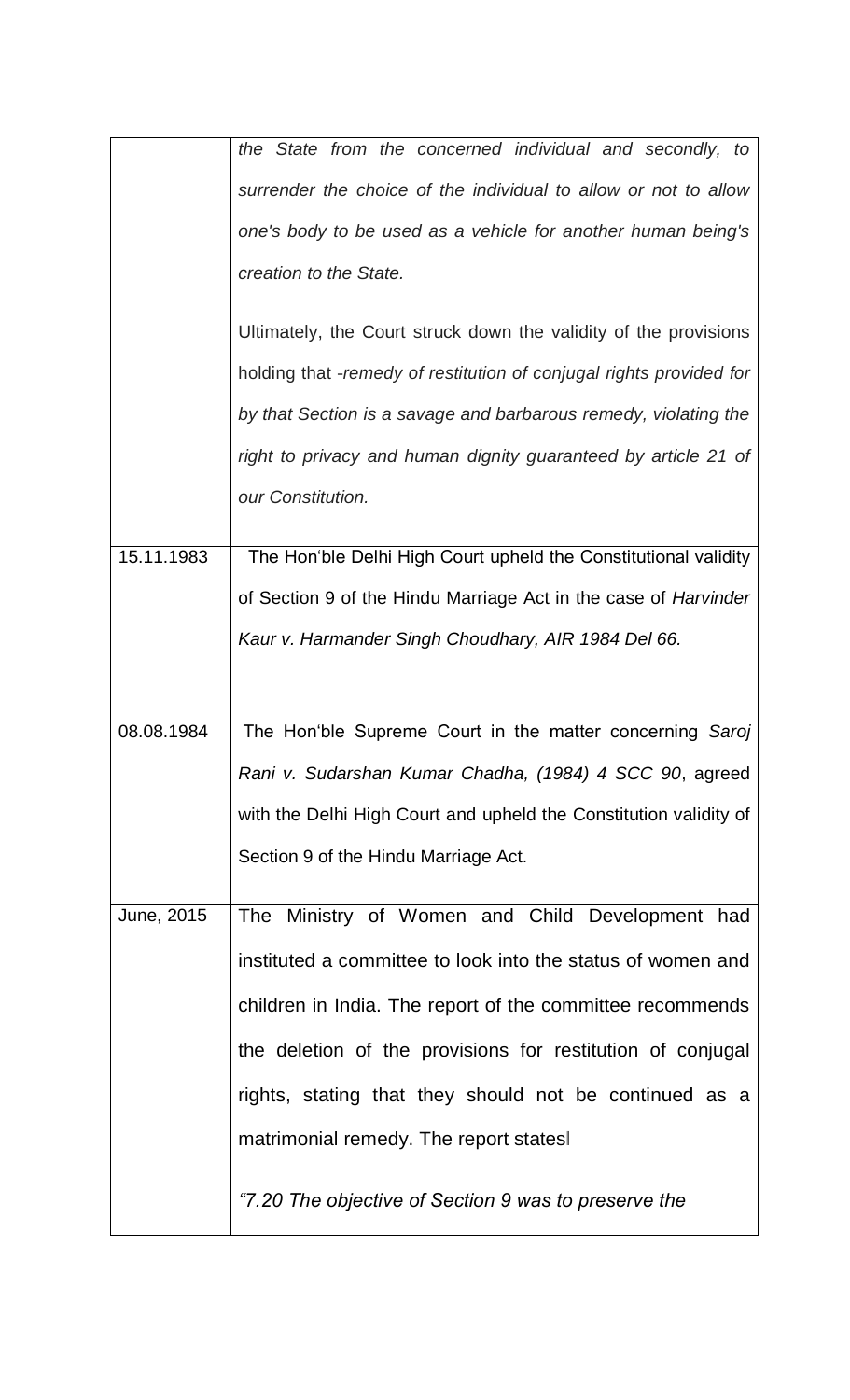|         | institution of marriage but is now being misused. The              |
|---------|--------------------------------------------------------------------|
|         | practice of filing a suit for restitution of conjugal rights every |
|         | time a wife for maintenance or files a complaint of cruelty        |
|         | continues, thereby defeating her claim. Further restitution        |
|         | of conjugal rights is against human rights of a person as no       |
|         | can be or should be forced to live with another person."           |
|         |                                                                    |
|         |                                                                    |
| August, | Subsequently, the Law Commission of India has published            |
| 2018    | a consultation paper on the reform of family law. The              |
|         | Commission observes: "In the current context when a number         |
|         |                                                                    |

*of women are as educated as men are and are contributing to their family income, the provision of restitution of conjugal rights should not be permitted to take away these hard-earned freedoms."* It goes on to endorse the report of Report of the High Level Committee on the Status of India, observing:

*"2.62. The Report by High Level Committee on Status of Women, Ministry of Women and Child Development in 2015 had also recommended that restitution of conjugal rights had no relevance in independent India and the existing matrimonial laws already protects conjugal relations, as denial of consummation is recognised as ground for divorce. The report, under the leadership of Pam Rajput highlighted the fact that this provision was only being used to defeat maintenance claims filed by wives and served little purpose otherwise. The*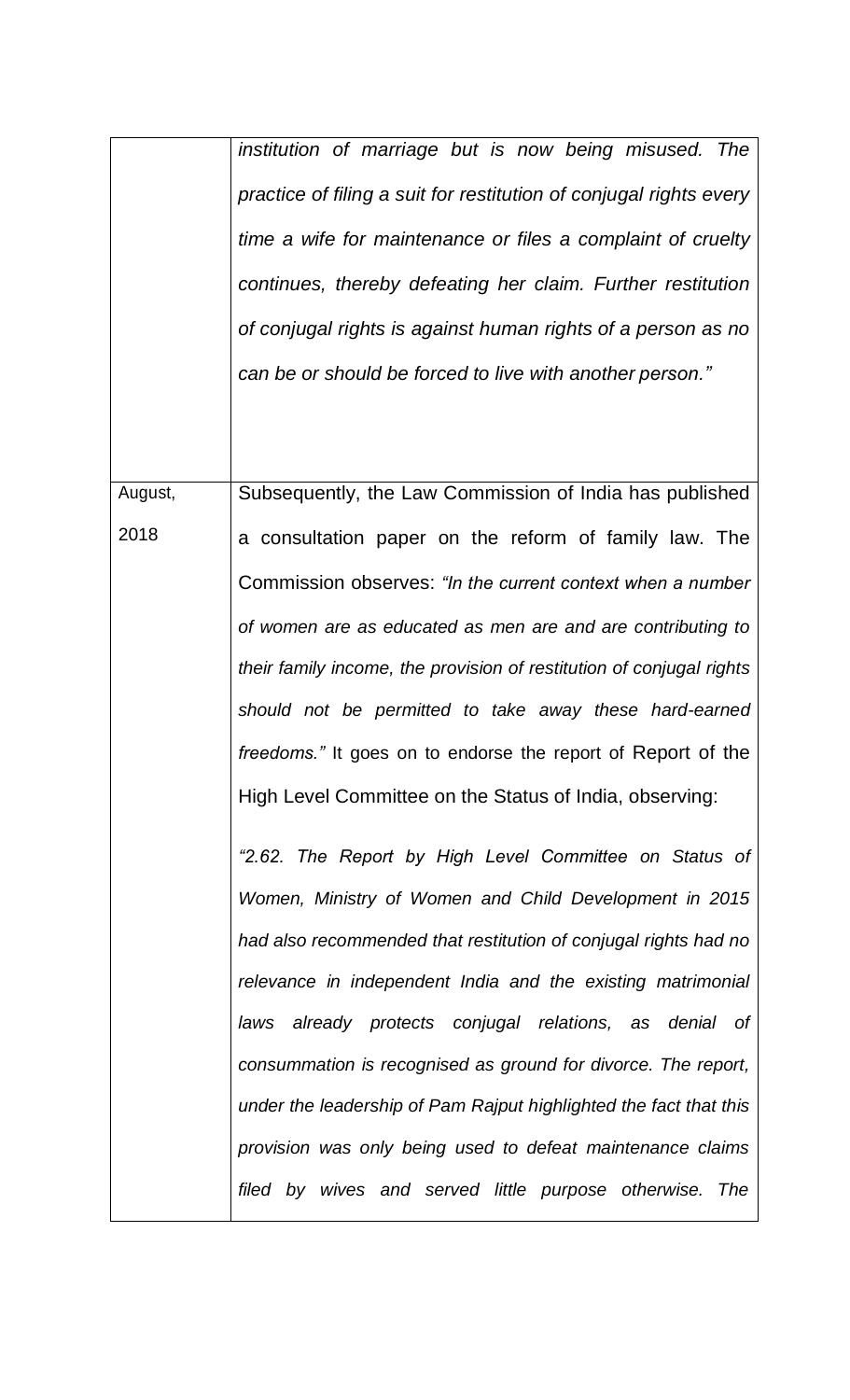|            | Commission echoes the recommendation of the Committee in            |
|------------|---------------------------------------------------------------------|
|            | this regard and suggests the deletion of section 9 from the Act,    |
|            | 1955, section 22 of the SMA, 1954, and section 32 of Indian         |
|            | Divorce Act, 1869."                                                 |
|            |                                                                     |
|            |                                                                     |
| 18.02.2019 | This Writ Petition is filed seeking a declaration that Section 9 of |
|            | the Hindu Marriage Act, 1955, Section 22 of the Special             |
|            | Marriage Act, 1954 and Order 21, Rules 32 and 33 of the Code        |
|            | of Civil Procedure, 1908 are unconstitutional.                      |
|            |                                                                     |

# **IN THE SUPREME COURT OF INDIA CIVIL ORIGINAL WRIT JURISDICTION** (Under Article 32 of the Constitution) **WRIT PETITION (CIVIL) No. OF 2019**  [PUBLIC INTEREST LITIGATION]

**IN THE MATTER OF:**

1. Ojaswa Pathak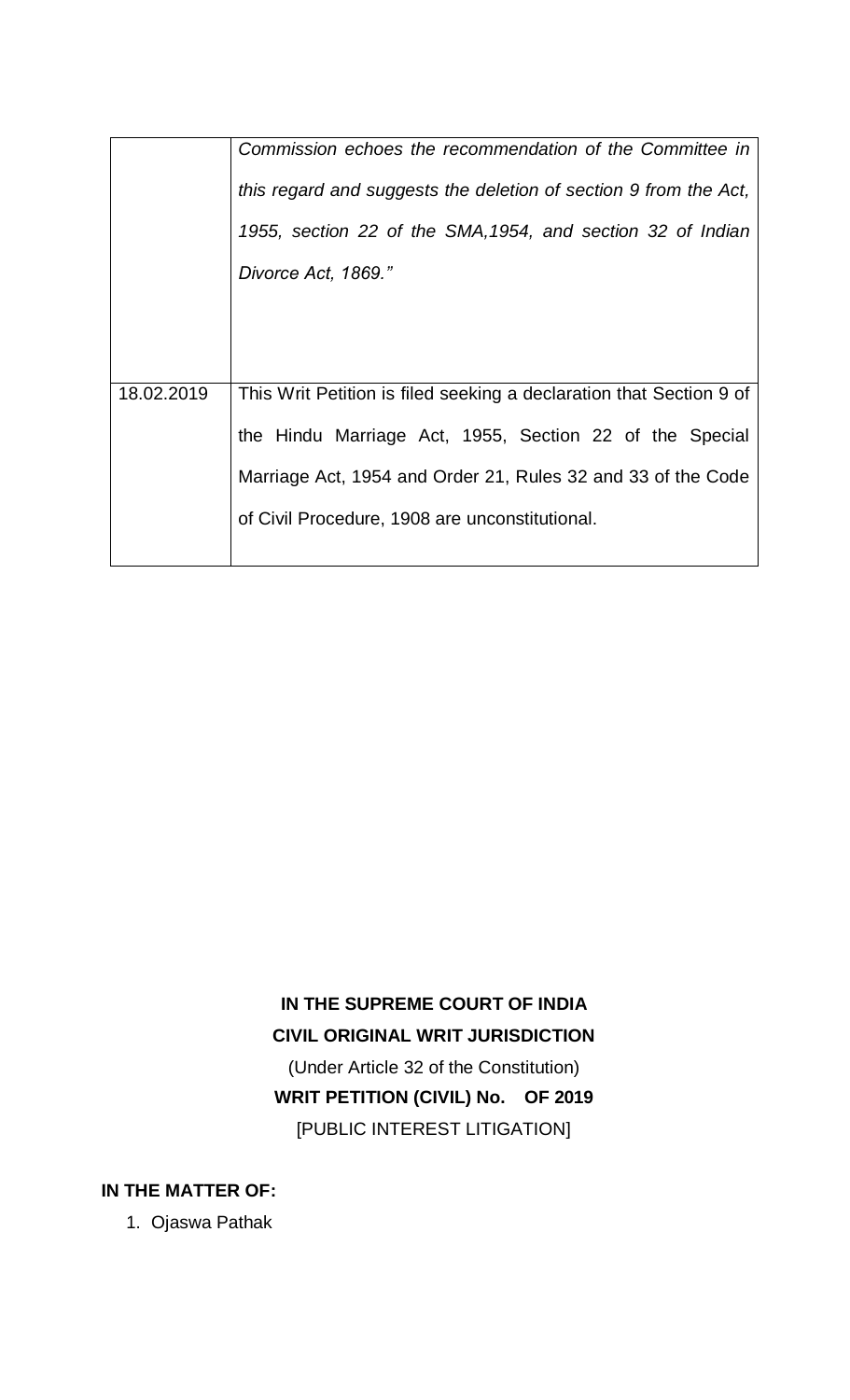2. Mayank Gupta

...Petitioners

## AND

Union of India, Through Secretary, Ministry of Law and Justice 4th Floor, A-Wing, Shastri Bhawan New Delhi-110 001. ..................... Respondents

# **A WRIT PETITION UNDER ARTICLE 32 OF THE CONSTITUTION OFINDIA PRAYING INTER ALIA, FOR A WRIT, ORDER, DIRECTION OR DECLARATION THAT SECTION 9 OF THE HINDU MARRIAGE ACT, 1955 AND SECTION 22 OF THE SPECIAL MARRIAGE ACT AND ORDER 21 RULE 32 AND 33 OF THE CODE OF CIVIL PROCEDURE, ARE VIOLATIVE OF FUNDAMENTAL RIGHTS AND HENCE UNCONSTITUTIONAL**

TO, HON'BLE THE CHIEF JUSTICE OF INDIA AND HIS HON'BLE COMPANION JUSTICES OF THE SUPREME COURT OF INDIA

# THE PETITION OF THE HUMBLE PETITIONERS ABOVE NAMED

# **MOST RESPECTFULLY SUBMITTED AS UNDER:**

1. The Petitioners respectfully seek to invoke the extraordinary jurisdiction of this Court under Article 32 of the Constitution of India and crave inter-alia for issuance of an appropriate Writ, order and/or direction for declaring Section 9 of the Hindu Marriage Act, 1955,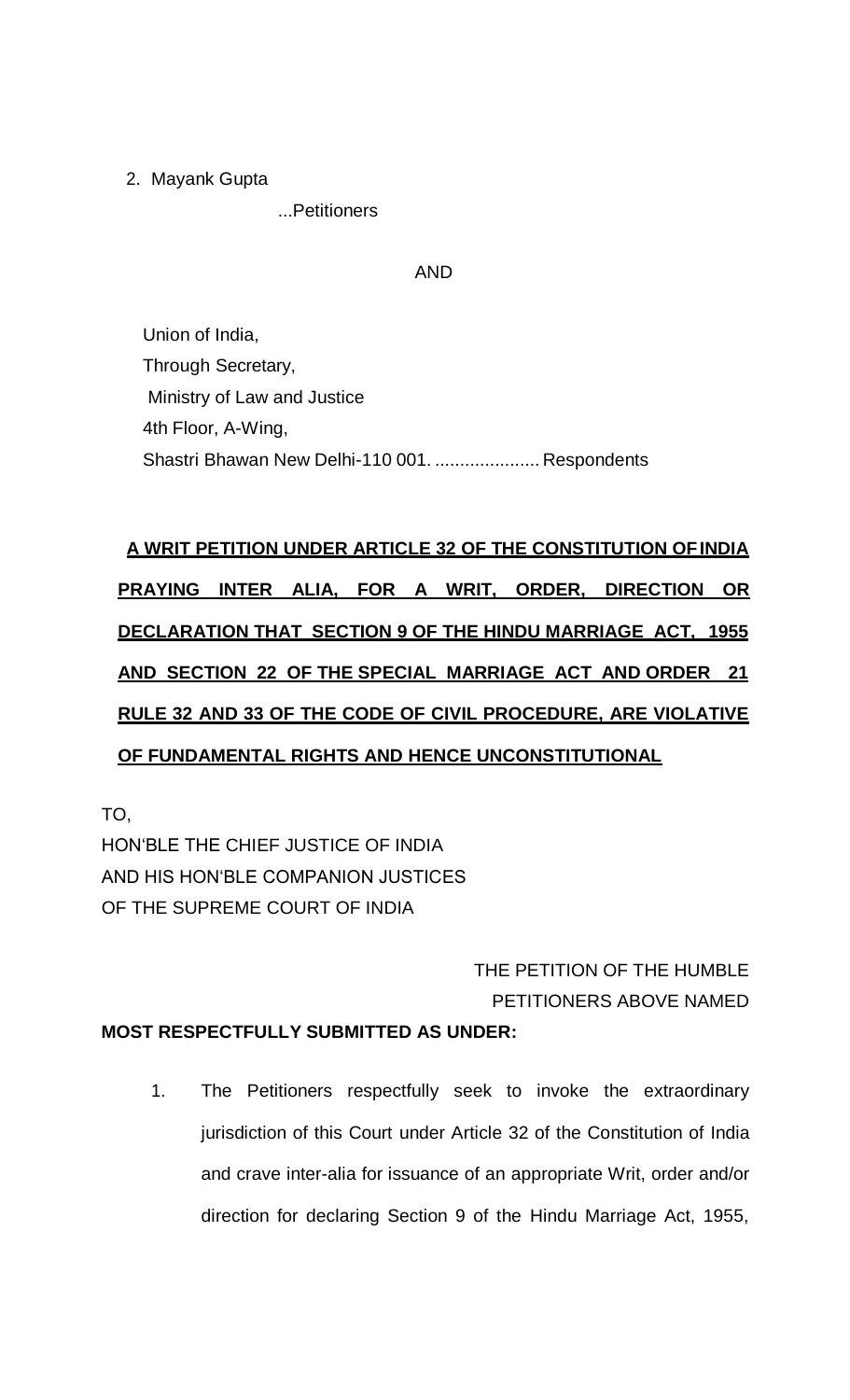Section 22 of the Special Marriage Act, 1954 and Order 21 Rule 32 and 33 of the Code of Civil Procedure, as unconstitutional.

2. The Petitioner No. 1 Ojaswa Pathak, is a third year law student pursuing BBA LLB from Gujarat National Law University, Gandhinagar. His residential address is His phone number is **Number is** . His email id is **Number** is His AADHAR number is

Petitioner No.2, Mayank Gupta is a third year law student pursuing B.Com LLB from Gujarat National Law University, Gandhinagar. His residential address is\_\_\_\_\_\_\_\_\_\_\_\_\_\_\_\_\_. His phone number is . His email id is . His AADHAR number is

- 3. The Petitioners have locus standi to file this petition as they are concerned and public spirited citizens of India. As law students, they have read about and observed the misuse of the prima-facie illegal provisions relating to the Restitution of Conjugal Rights. The same is violative of the autonomy and dignity of the individual citizens. Hence, they have been constrained to file this Petition challenging the vires of the said provisions.
- 4. The Petitioners are filing this Petition purely in public interest and have no personal interest in the outcome of the matter. There is neither civil, criminal nor revenue litigation, involving the Petitioner herein which has or could have a legal nexus with the issues involved in the present Public Interest Litigation. The Petitioners have filed separate affidavits stating that they have no personal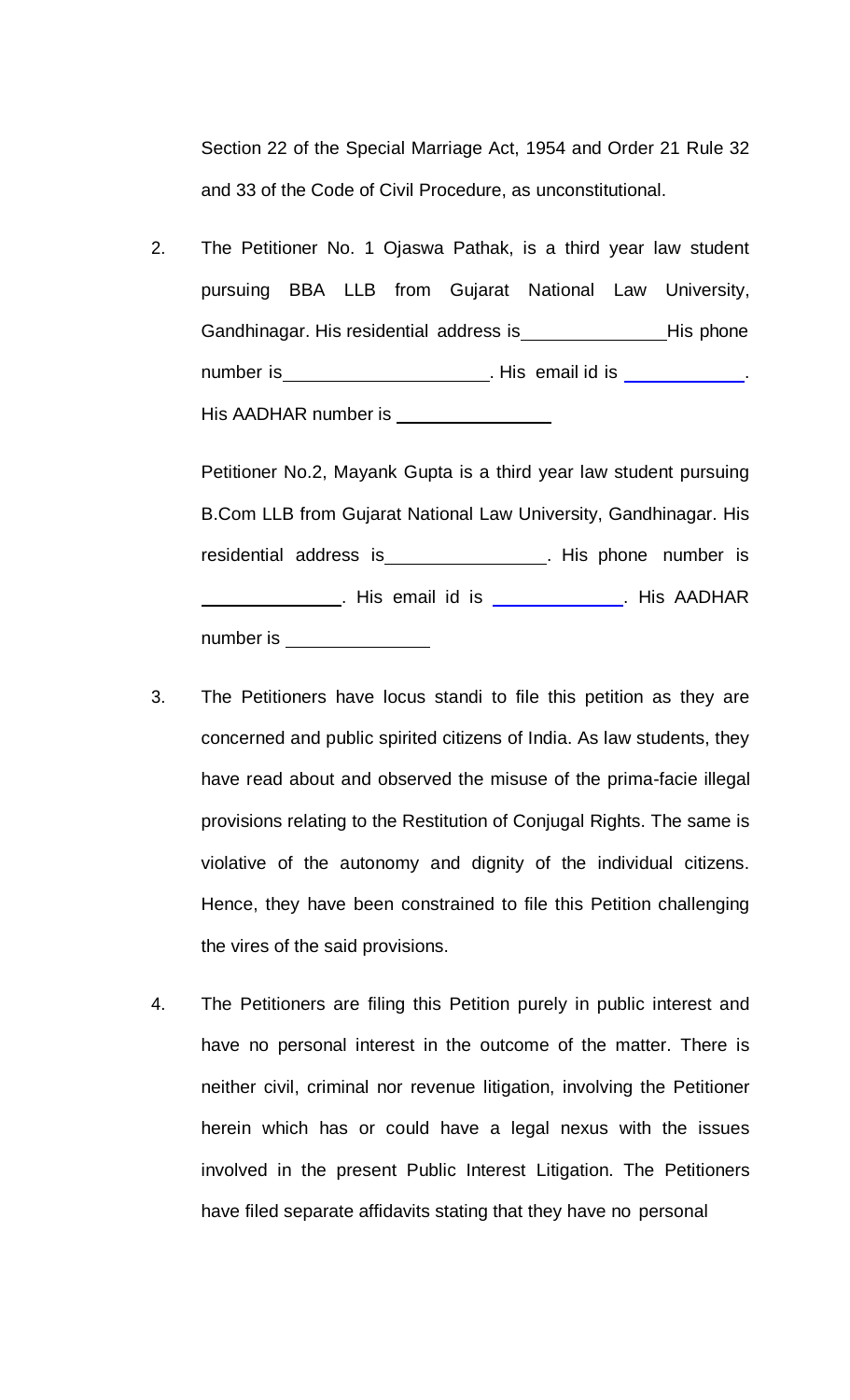gain, private motive or oblique reason for filing this Public Interest Litigation.

- *5.* The Petitioners has not filed any similar Writ Petition either in this Hon'ble Court or any other High Court. The Petitioner herein has not approached any of the Respondents/authority for the reliefs sought in the present Writ Petition. The Petitioners have been constrained to approach this Hon'ble Court without taking recourse to the remedy available under Article 226 of the Constitution because the High Courts are barred to decide upon the constitutionality of the said provisions by virtue of the decision of this Court in *Saroj Rani v. Sudarshan Kumar, (1984) 4 SCC 90.*
- 6. The sole Respondent is the Union Ministry of Law and Justice, Government of India.
- 7. The relevant facts relevant to this Writ Petition are as follows:
	- i. A single judge of the Bombay High Court delivered his Judgment in *Dadaji Bhikaji vs Rukhmabai, ILR (1885) 9 Bom 529.* The Ld. Single Judge therein observed that the remedy of restitution of conjugal rights was unknown to Hindu Law and had been \_transplanted' from England into India. This decision was later overturned in appeal. However, Rukhmabai refused to follow the decree, stating that she would rather go to jail.' The matter was ultimately settled outside Court. Rukhmabai is stated to have become India's first female doctor.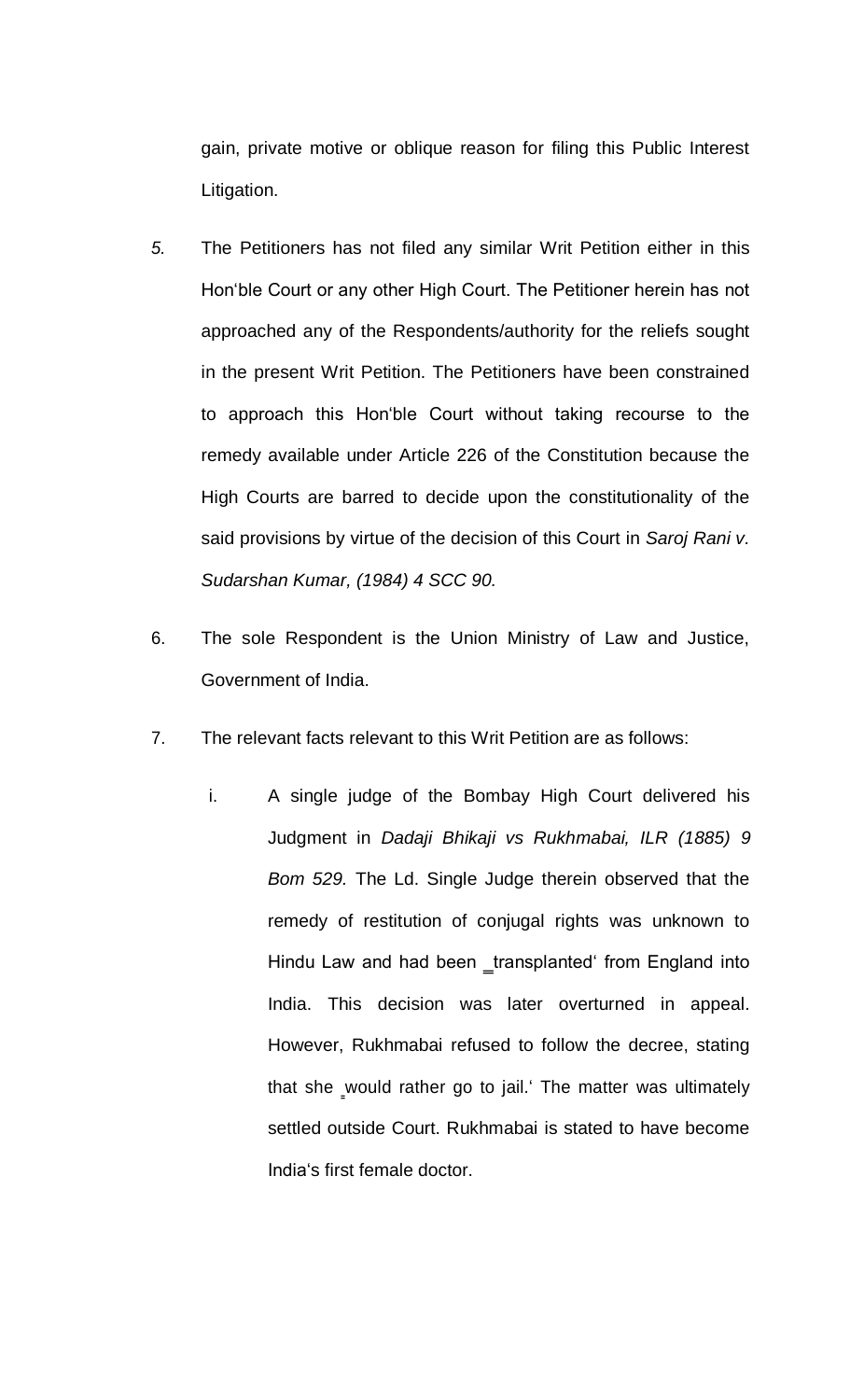- ii. The Parliament debated the Hindu Code Bill in April-May, 1955. A number of members opposed the provision for restitution of Conjugal Rights, calling it ―crude, uncouth, barbarous and vulgarll. In response, the then Minister of Law Mr. H.V. Pataskar admitted that the provison was harsh. He however pointed out that under the procedural law of the country, the decree for restitution could not be forcibly executed. Thus there was no fear of a \_brutal get- together' of unwilling spouses. He further explained that such a decree could help some \_unfortunate women' because Rule 33, Order XXI of the Civil procedure Code had a special provision with respect to the enforcement of such a decree against the husband. A husband who disobeys a restitution decree can be ordered to pay to the wife some periodic payments fixed by the court. Therefore, a wife could subsist in spite of the fact that the husband was not living with her. He requested the members to consider this aspect of the remedy and insisted upon the propriety and usefulness of retaining it.
- *iii.* The UK Law Commission recommended that the remedy of Restitution of Conjugal Rights be abolished on 24.07.1969. The Commission, chaired by Leslie Scarman noted that *"a court order directing adults to live together is hardly an appropriate method of attempting to effect a reconciliation."*  The Commission also noted that *"in so far as restitution proceedings are used to demonstrate a spouse's endeavour*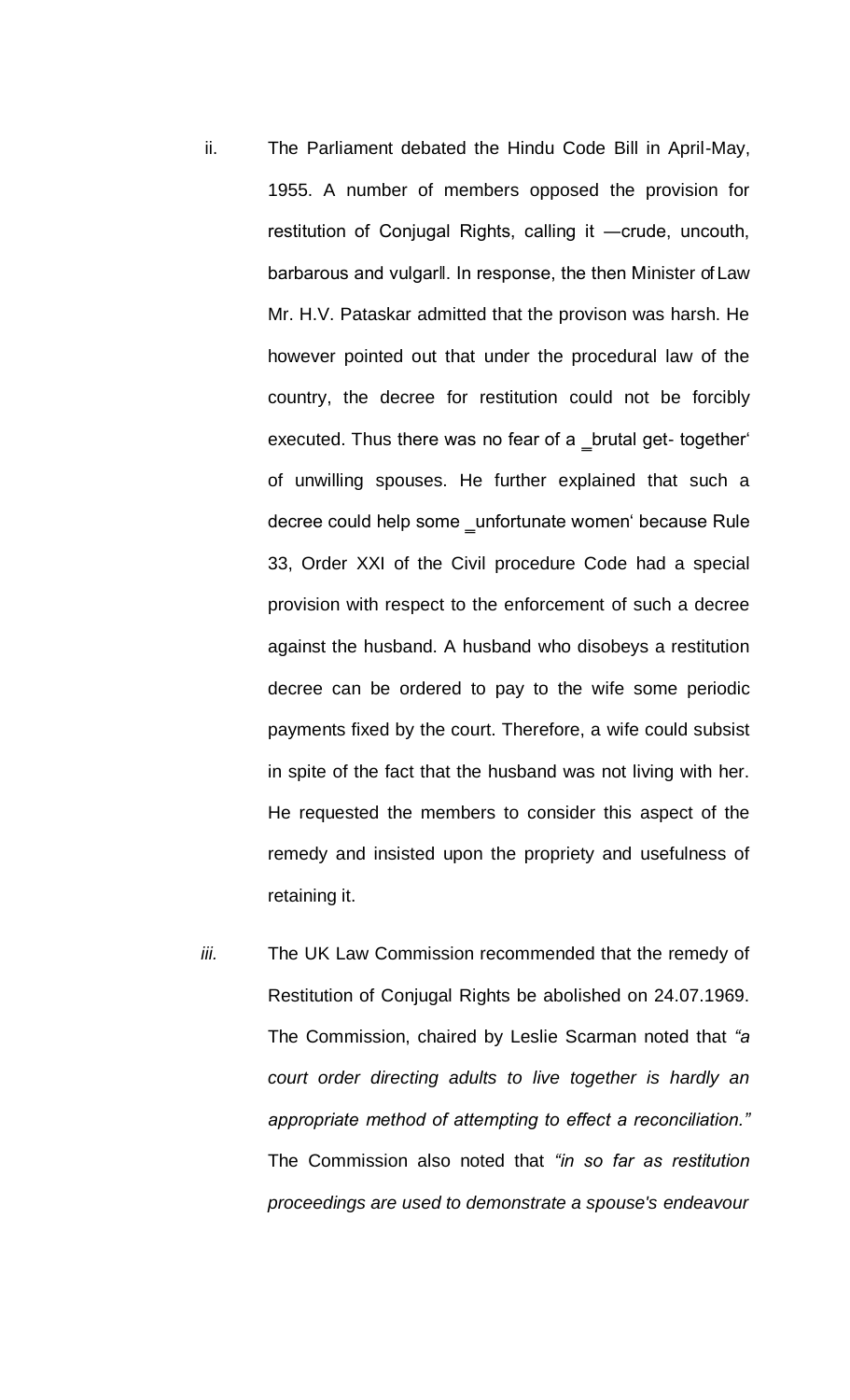*to save the marriage by showing his or her willingness to resume married life together, this can be demonstrated equally early by other more appropriate approaches. If these fail to bring about desired result, it is unlikely that bringing legal proceedings will have greater effect. "*

The provision was subsequently abolished in England under Section 20 of the Matrimonial Proceedings Act, 1970. A copy of the Report of the Law Commission, Proposal for the Abolition of the Matrimonial Remedy of Restitution of Conjugal Rights' dated 24.07.1969 is attached herewith and marked as **Annexure P1. [Pages to ]**

- **iv.** The Hon'ble Andhra Pradesh High Court in the case of T Sareetha v. T Venkata Subbaiah, AIR 1983 AP 356, struck down Section 9 of the Hindu Marriage Act as null and void. A copy of the Judgment of the Andhra Pradesh High Court in T Sareetha v. T Venkata Subbaiah reported as AIR 1983 AP 356 dated 01.07.1983 is attached herewith as **Annexure P2. [Pages to ]**
- v. The Hon'ble Delhi High Court upheld the Constitutional validity of Section 9 of the Hindu Marriage Act in the case of Harvinder Kaur v. Harmander Singh Choudhary, AIR 1984 Del 66.
- vi. The Hon'ble Supreme Court in the matter concerning Saroj Rani v. Sudarshan Kumar Chadha, (1984) 4 SCC 90,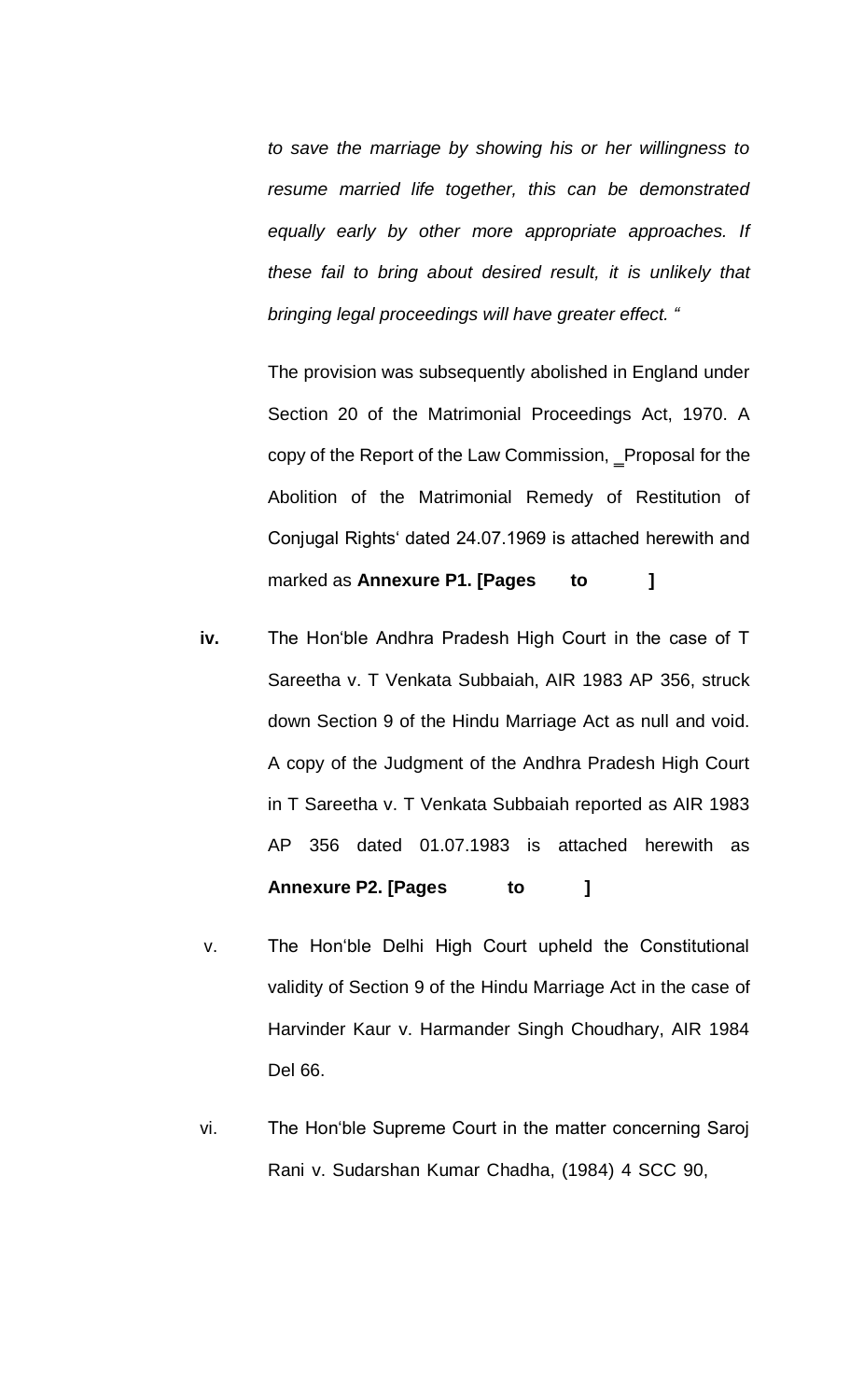agreed with the Delhi High Court and upheld the Constitution validity of Section 9 of the Hindu Marriage Act.

vii. A single judge of the Punjab and Haryana High Court doubted the validity of the provisions regarding restitution of conjugal rights in *Maya Devi v Kailash Chander, (2014) 5 RCR (Civil) 968.* The observations of the Court are as below:

> *"I have my own doubts that decree of restitution of conjugal rights thus enforced offends the inviolability of the body and the mind subjected to the decree and offends the integrity of such a person and invades the marital privacy and domestic intimacies of such a person, which will be dealt with in appropriate proceedings."* A copy of the Judgment of the Ld. Single Judge of the Punjab and Haryana High Court dated 17.12.2013 in *Maya Devi v Kailash Chander, (2014) 5 RCR (Civil) 968* is attached herewith and marked as **Annexure P3. [Pages to ]**

8. In the light of the foregoing facts, the Petitioners are constrained to invoke the jurisdiction of this Hon'ble Court, inter alia, on the following amongst other grounds which are taken without prejudice to each other:

### **GROUNDS**

A. Because the remedy of Restitution of Conjugal Rights is borrowed from feudal English Law, which at that time considered a wife to be the chattel of the husband. Thus, if the wife withdrew from the society of the husband, she could be compelled to join the husband. The provisions are steeped in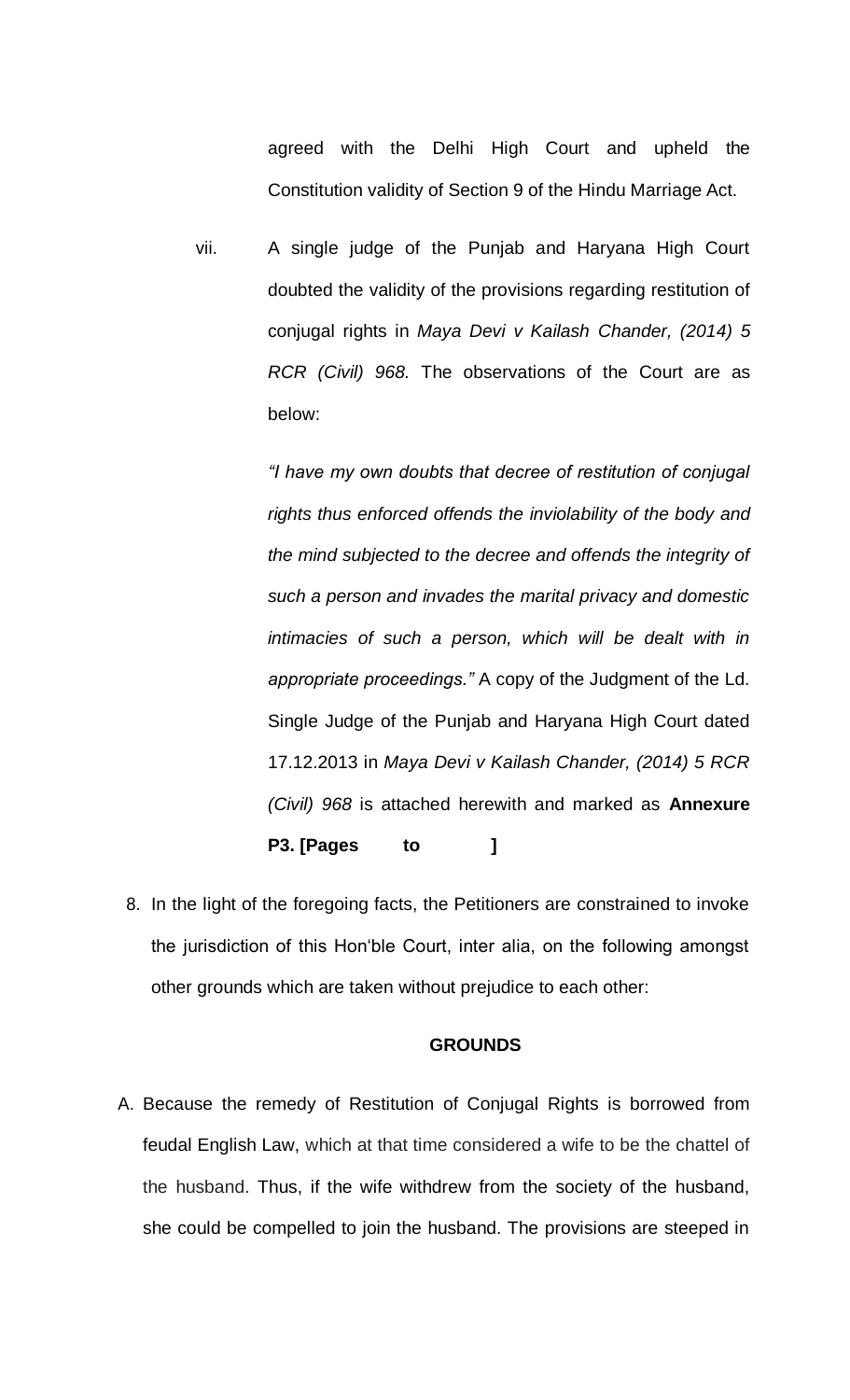stereotypes of women and their role in a marriage. It is submitted that Article 15 prohibits the State from discriminating on grounds only of sex. The scheme of restitution of conjugal rights' though facially neutral, is based on the patriarchal conception of the woman as property, entrenches gender stereotypes, and is consequently hit by Article 15. [*Anuj Garg v. Hotel Association of India, (2008) 3 SCC 1, Joseph Shine (supra)]*

*B.* Because this Hon'ble Court has recognized that in judging the validity of legislation, the Court must have regard to its real, direct and inevitable effect and not on its outward form. [*Dwarkadas Shrinivas of Bombay v. The Sholapur Spinning and Weaving Co., Ltd., [1954] S.C.R. 674, Express Newspaper (P) Ltd. & Ors. v. Union of India [1962] 3 SCR 842, R.C. Cooper v. Union of India [1973] 3 SCR 530*].

The Andhra Pradesh High Court in T Sareetha has correctly observed that ―*…by enforcing a decree for restitution of conjugal rights the life pattern of the wife is likely to be altered irretrievable whereas the husband"s can remain almost as it was before this is so because it is the wife who has to beget and bear a child. This practical but the inevitable consequence of the enforcement of this remedy cripples the wife"s future plans of life and prevents her from using that self-destructive remedy.*‖

The same goes to show that the provisions for restitution of conjugal rights are facially neutral in as much as they allow both the husband and the wife to move court. However, in effect, they are deeply discriminatory towards women. The Petitioners humbly submit that the direct and inevitable effect of the provision has to be seen in light of the deeply unequal familial power structures that prevail within Indian society. This Court in *Joseph Shine (supra),* has observed: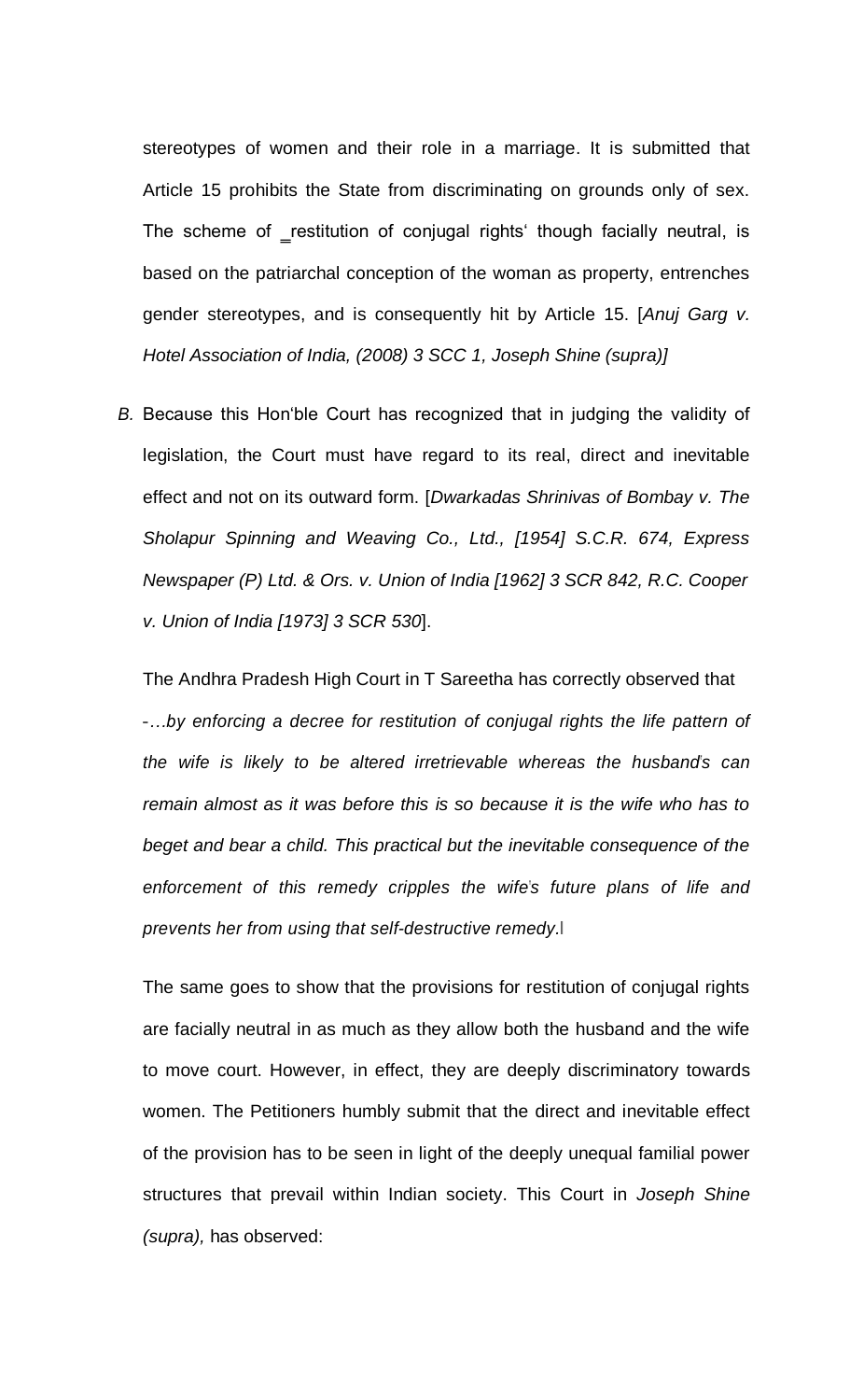*A provision of law must not be viewed as operating in isolation from the social, political, historical and cultural contexts in which it operates. In its operation, law "permeates and is inseparable from everyday living and knowing, and it plays an important role in shaping (legal) consciousness." A contextual reading of the law shows that it influences social practices, and makes "asymmetries of power seem, if not invisible, natural and benign"*

C. Because provisions requiring a person to even cohabit with another against their will are violative of the Right to Privacy of an individual. This Court in *KS Puttaswamy and Anr v Union of India and Anr, (2017) 10 SCC 1* has observed :

> *Privacy postulates the reservation of a private space for the individual, described as the right to be let alone. The concept is founded on the autonomy of the individual. The ability of an individual to make choices lies at the core of the human personality. The notion of privacy enables the individual to assert and control the human element which is inseparable from the personality of the individual. The inviolable nature of the human personality is manifested in the ability to make decisions on matters intimate to human life. The autonomy of the individual is associated over matters which can be kept private. These are concerns over which there is a legitimate expectation of privacy. The body and the mind are inseparable elements of the human personality. The integrity of the body and the sanctity of the mind can exist on the foundation that each individual possesses an inalienable ability and right to preserve a private space in which the human personality can develop.*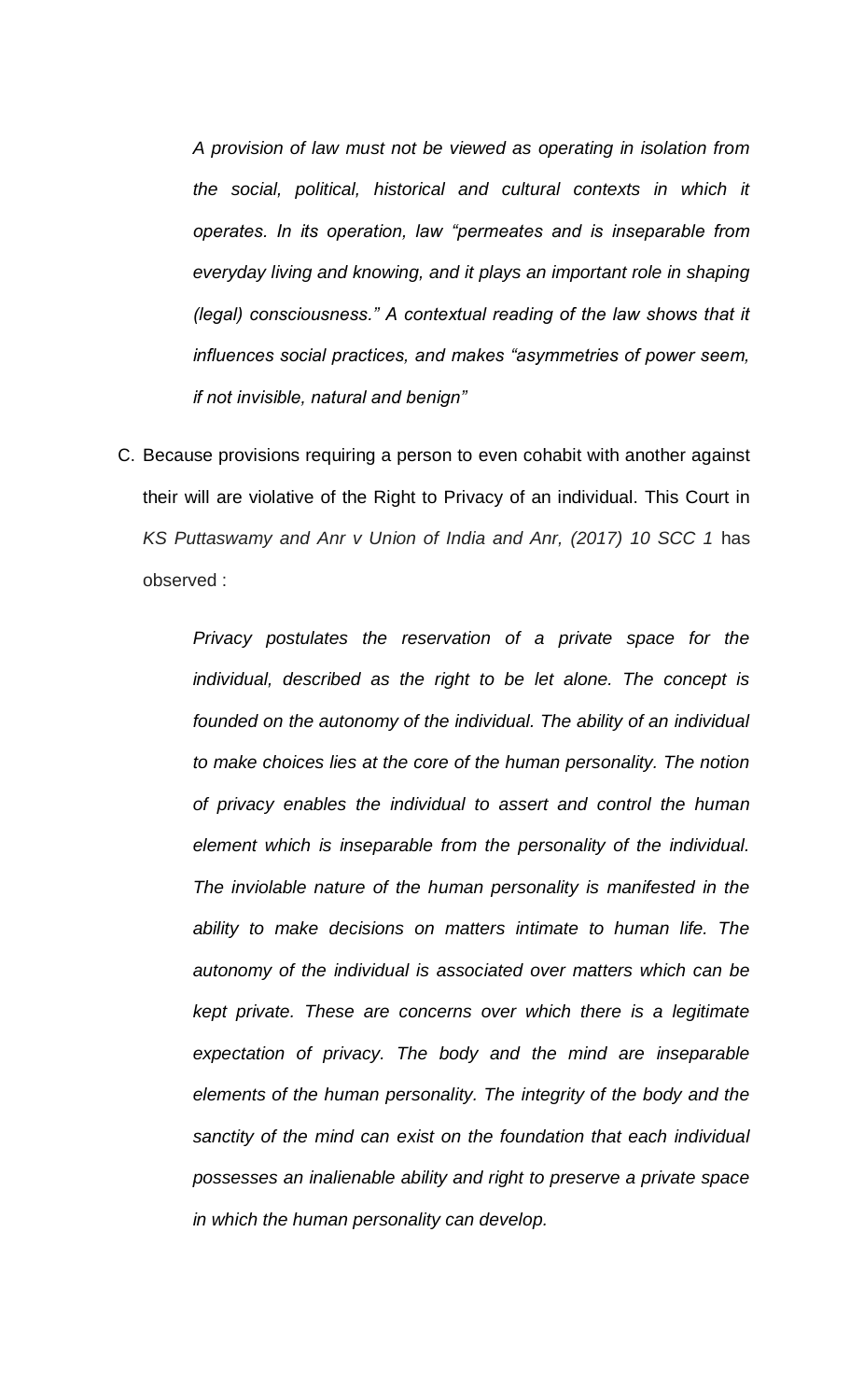D. Because this Court in *Navtej Singh Johar (supra)* and *Joseph Shine (supra*) has recognized *"sexual choices as an essential attribute of autonomy, intimately connected to the self-respect of the individual."* Speaking in the context of Section 497, this Court in *Joseph Shine (supra)*, has held :

> *"Section 497 seeks the preservation of a construct of marriage in which female fidelity is enforced by the letter of the law and by the coercive authority of the state. Such a conception goes against the spirit of the rights-based jurisprudence of this Court, which seeks to protect the dignity of an individual and her "intimate personal choices". It cannot be held that these rights cease to exist once the woman enters into a marriage."*

It is humbly submitted that the right to cohabit or take part in sexual intercourse with another is an \_intimate personal choice'. These continue to exist in each individual – man or woman even after marriage. The scheme for restitution of conjugal rights is violative of the same in as much as it allows a man/woman to take coercive measures (in the form of attachment of property) against his/her spouse who is unwilling to have a conjugal relationship.

E. Because the Ministry of Women and Child Development had instituted a committee to look into the status of women and children in India. The report of the committee recommends the deletion of the provisions for restitution of conjugal rights, stating that they should not be continued as a matrimonial remedy. The report states

*"7.20 The objective of Section 9 was to preserve the institution of marriage but is now being misused. The practice of filing a suit for*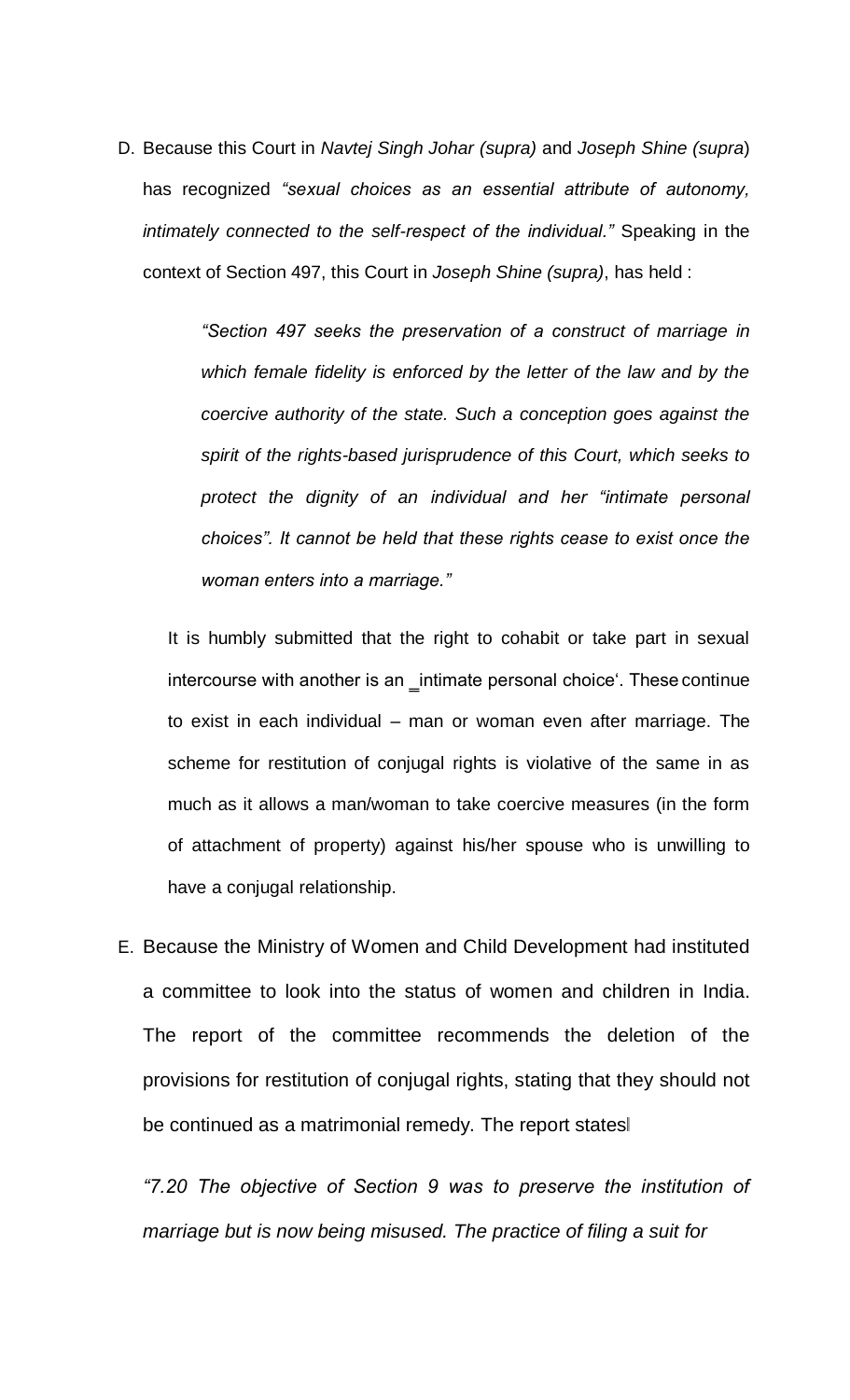*restitution of conjugal rights every time a wife for maintenance or files a complaint of cruelty continues, thereby defeating her claim. Further restitution of conjugal rights is against human rights of a person as no can be or should be forced to live with another person."*

F. Because the Law Commission of India has published a consultation paper on the reform of family law. The Commission observes: *"In the current context when a number of women are as educated as men are and*  are contributing to their family income, the provision of restitution of *conjugal rights should not be permitted to take away these hard-earned freedoms."* It goes on to endorse the report of Report of the High Level Committee on the Status of India, observing:

*"2.62. The Report by High Level Committee on Status of Women, Ministry of Women and Child Development in 2015 had also recommended that restitution of conjugal rights had no relevance in independent India and the existing matrimonial laws already protects conjugal relations, as denial of consummation is recognised as ground for divorce. The report, under the leadership of Pam Rajput highlighted the fact that this provision was only being used to defeat maintenance claims filed by wives and served little purpose otherwise. The Commission echoes the recommendation of the Committee in this regard and suggests the deletion of section 9 from the Act, 1955, section 22 of the SMA,1954, and section 32 of Indian Divorce Act, 1869."*

G. Because one of the objects for including Section 9 in the Hindu Marriage Act seems to be that a wife can claim periodic payments from her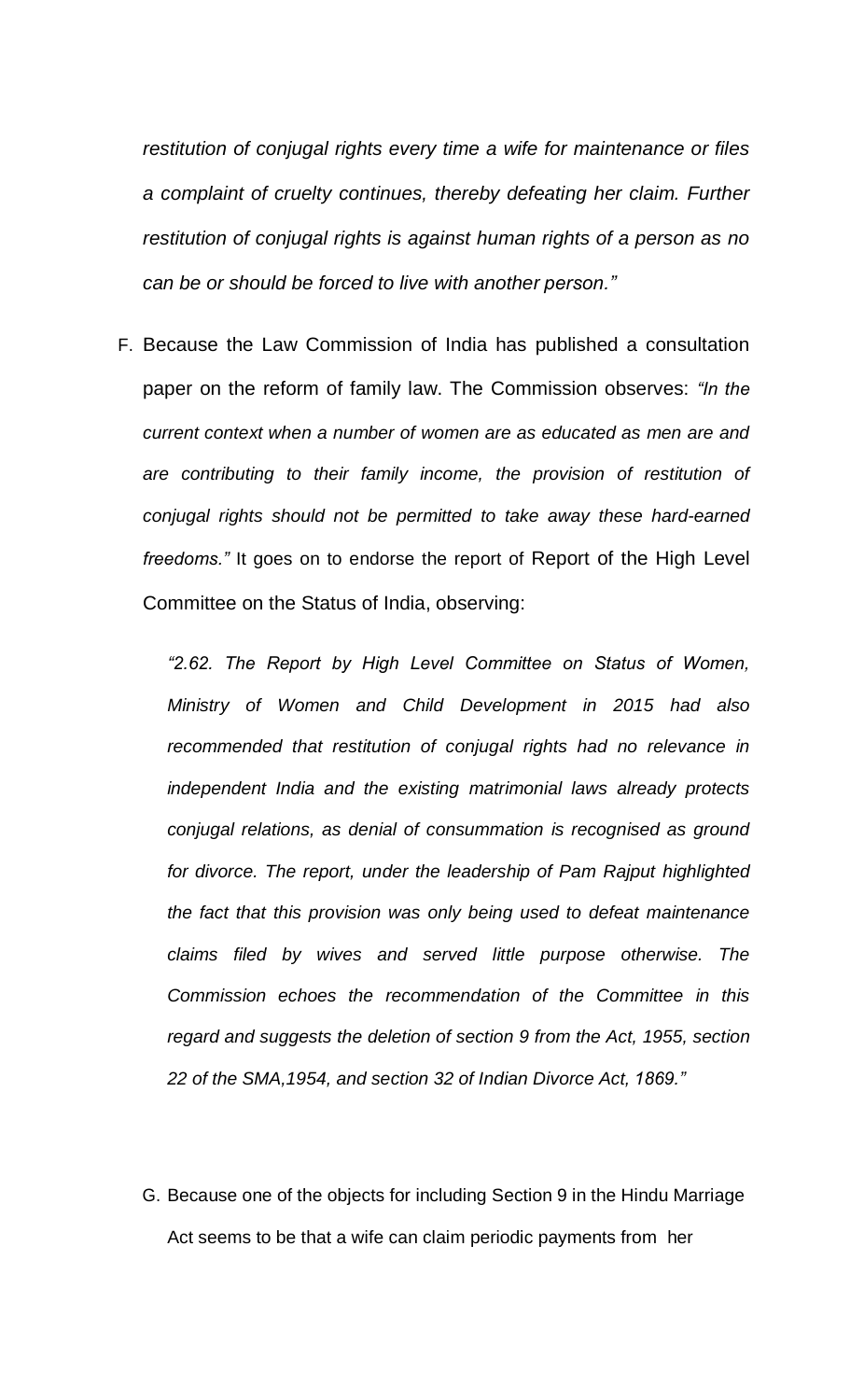husband who is unwilling to comply with a decree of conjugal rights. It is submitted that this justification no longer holds good in light of the provision for maintenance under S.125 of the Code of Criminal Procedure. It is submitted that the validity of a law has to be tested according to the changing times. This Court in *Anuj Garg (surpra),* has held

*"Decision on relevance will be more often a function of time we are operating in. Primacy to such transformation in constitutional rights analysis would not be out of place. While embarking on the questions raised, it may be pertinent to know that a statute although could have been held to be a valid piece of legislation keeping in view the societal condition of those times, but with the changes occurring therein both in the domestic as also international arena, such a law can also be declared invalid*.‖

It is submitted that the only purpose that the scheme of restitution of conjugal rights serves is that of forced cohabitation of unwilling spouses under a decree of law. In view of subsequent legislative changes, the reasoning that it allows for the payment of periodic payment to the wife no longer holds good. The law is liable to be struck down on that ground.

- 9. The Petitioners have not filed a similar petition before this Hon'ble Court or any other court on the same grounds.
- 10.That Annexures produced along with this Writ Petition are true and correct copies of their respective originals.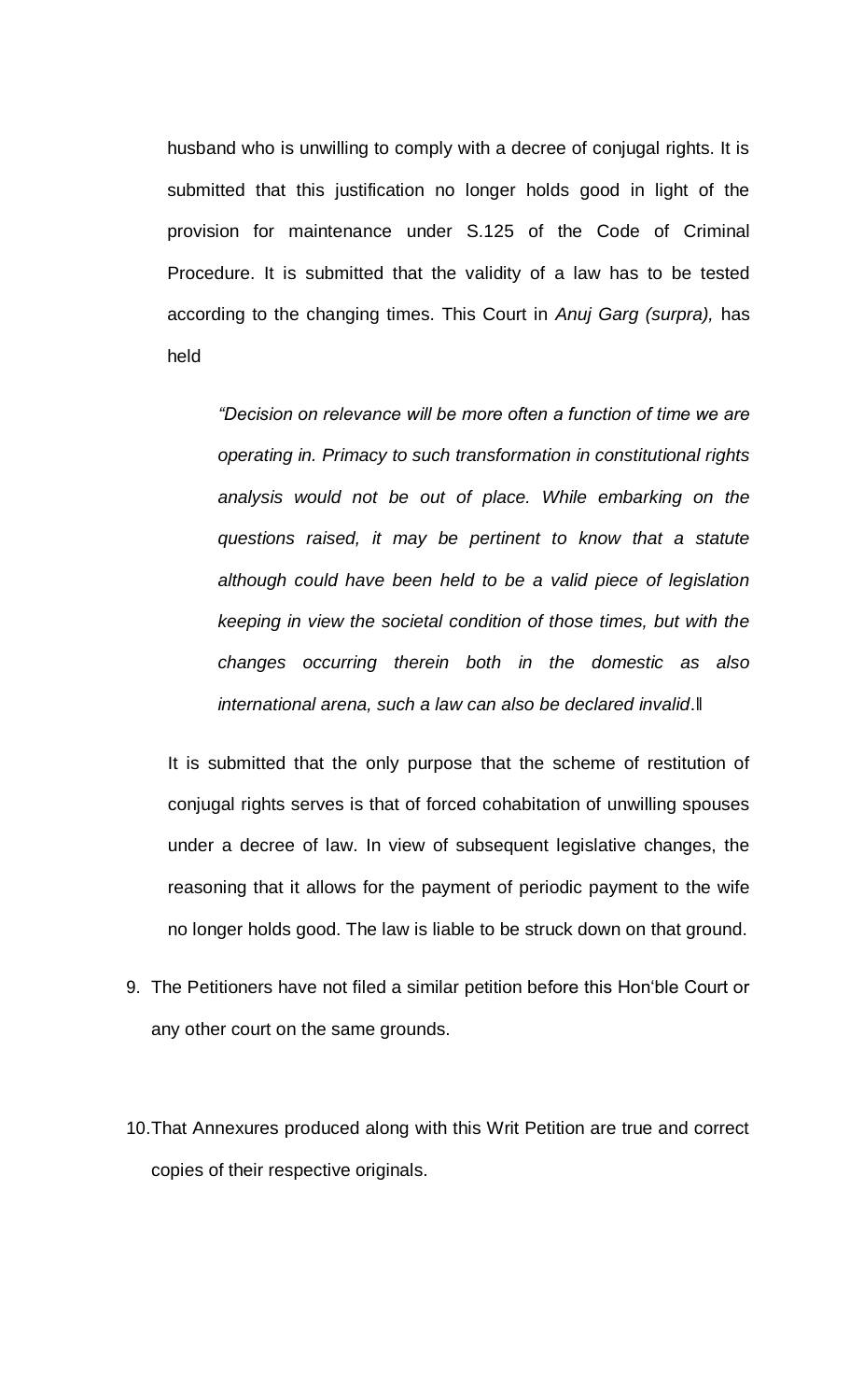- 11.The Petitioners crave leave of this Hon'ble Court to add to, alter, amend and/or modify any of the grounds aforestated.
- 12.The issues raised in the Petitioners are ones of Constitutional importance and the Petitioners have no other equally efficacious remedy available to them other than to file the instant Writ Petition under Article 32 of the Constitution of India for the protection of their fundamental rights guaranteed by Articles 14, 15 and 21 of the Constitution of India.
- 13.The Petitioners state that the present petition is being filed bonafide and in the interests of justice.

## **PRAYER**

- 18. In light of the foregoing facts and circumstances, it is most respectfully prayed that this Hon'ble Court may be graciously pleased to:
	- a. Issue an appropriate writ, order or direction striking down Section 9 of the Hindu Marriage Act, 1955 for being violative of the fundamental rights guaranteed under the Constitution;
	- b. Issue an appropriate writ, order or direction striking down Section 22 of the Special Marriage Act, 1954 for being violative of the fundamental rights guaranteed under the Constitution;
	- c. Issue an appropriate writ, order or direction striking down Order 21 Rule 32 and 33 of the Code of Civil Procedure, 1908 to the extent they concern with the Restitution of Conjugal Rights for being violative of the fundamental rights guaranteed under the Constitution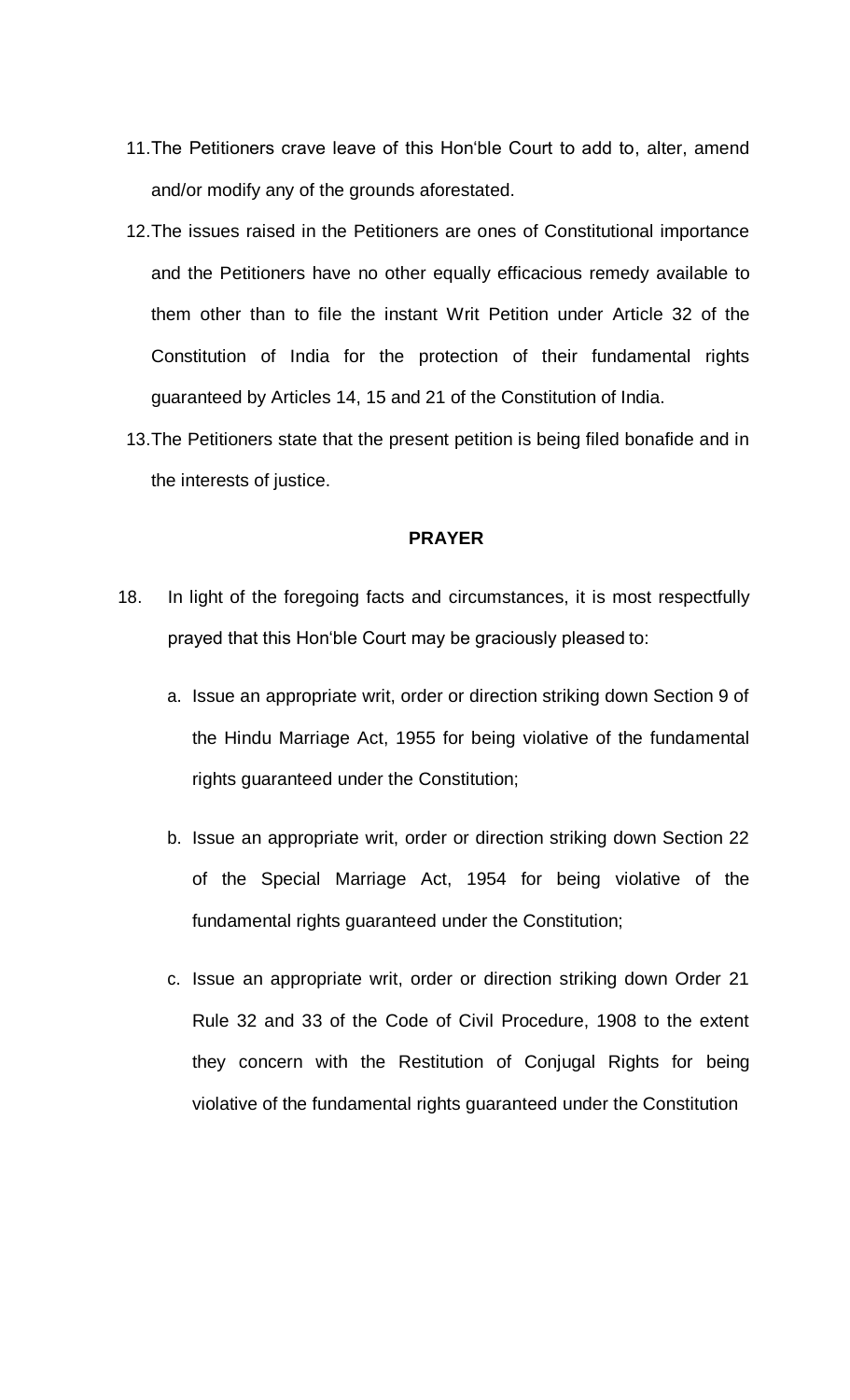d. Issue such other appropriate writ, order or directions as this Hon'ble Court may deem just and proper to issue in the circumstances of the case.

AND FOR THIS ACT OF KINDNESS PETITIONER, AS IN DUTY BOUND, SHALL EVER PRAY.

DRAWN BY: FILED BY

PRANJAL KISHORE MP VINOD

Filed On : Advocate on Record

for the Petitioner

**APPENDIX**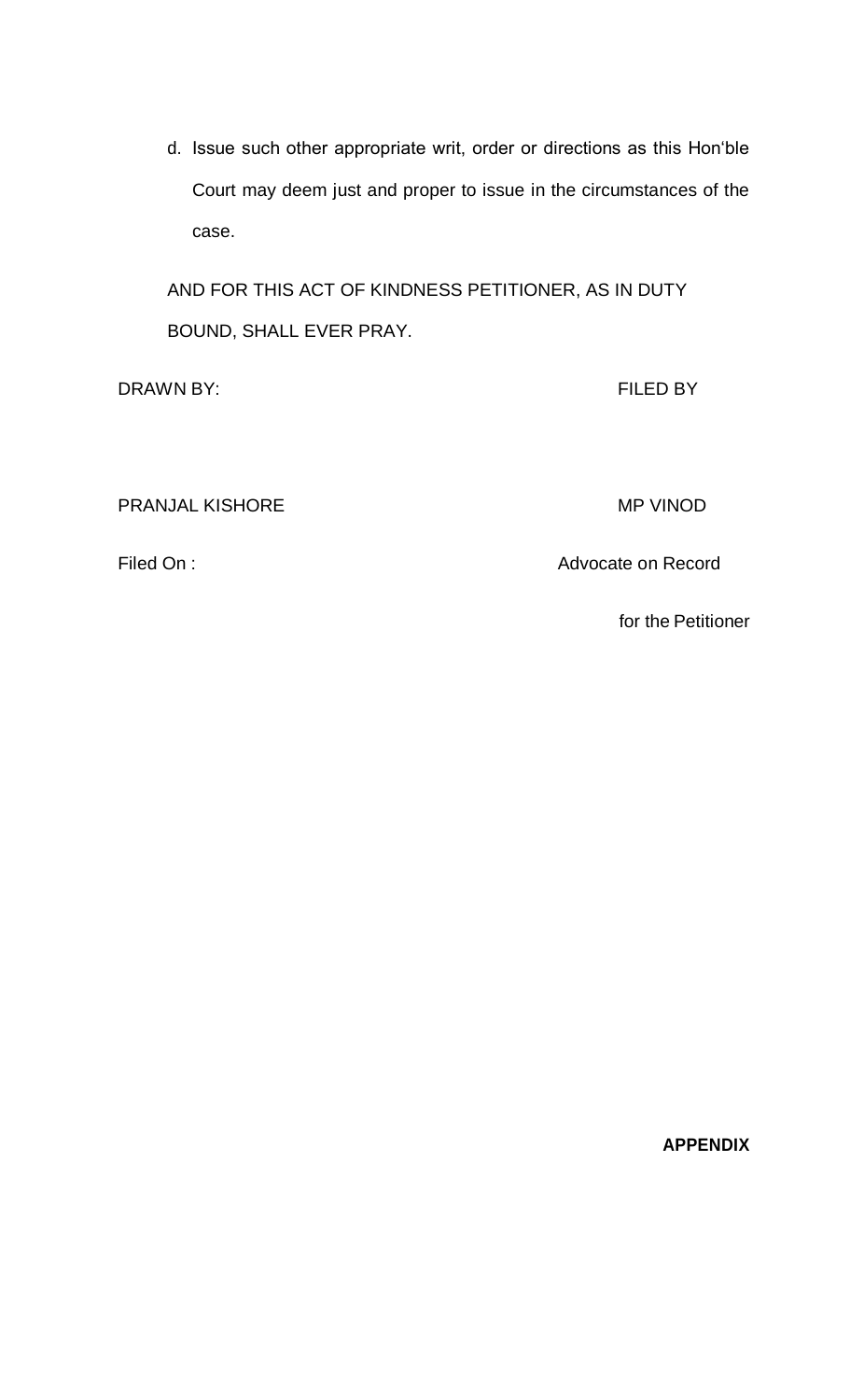# **Relevant Provisions of the Hindu Marriage Act, 1955, Special Marriage Act, 1954 and Code of Civil Procedure, 1908**

Section 9 of the Hindu Marriage Act/Section 22 of the Special Marriage Act

*Restitution of conjugal rights.-* When either the husband or the wife has, without reasonable excuse, withdrawn from the society of the other, the aggrieved party may apply, by petition to the district court, for restitution of conjugal rights and the court, on being satisfied of the truth of the statements made in such petition and that there is no legal ground why the application should not be granted, may decree restitution of conjugal rights accordingly.

Explanation- Where a question arises whether there has been reasonable excuse for withdrawal from the society, the burden of proving reasonable excuse shall be on the person who has withdrawn from the society.

## **Provisions of the Civil Procedure Code**

*Order 21, Rule 32-* Decree for specific performance for restitution of conjugal rights, or for an injunction— (1) Where the party against whom a decree for the specific performance of a contract, or for restitution of conjugal rights, or for an injunction, has been passed, has had an opportunity of obeying the decree and has wilfully failed to obey it, the decree may be enforced in the case of a decree for restitution of conjugal rights by the attachment of his property or, in the case of a decree for the specific performance of a contract or for an injunction by his detention in the civil prison, or by the attachment of his property, or by both.

(2) Where the party against whom a decree for specific performance or for an injunctions been passed is a corporation, the decree may be enforced by the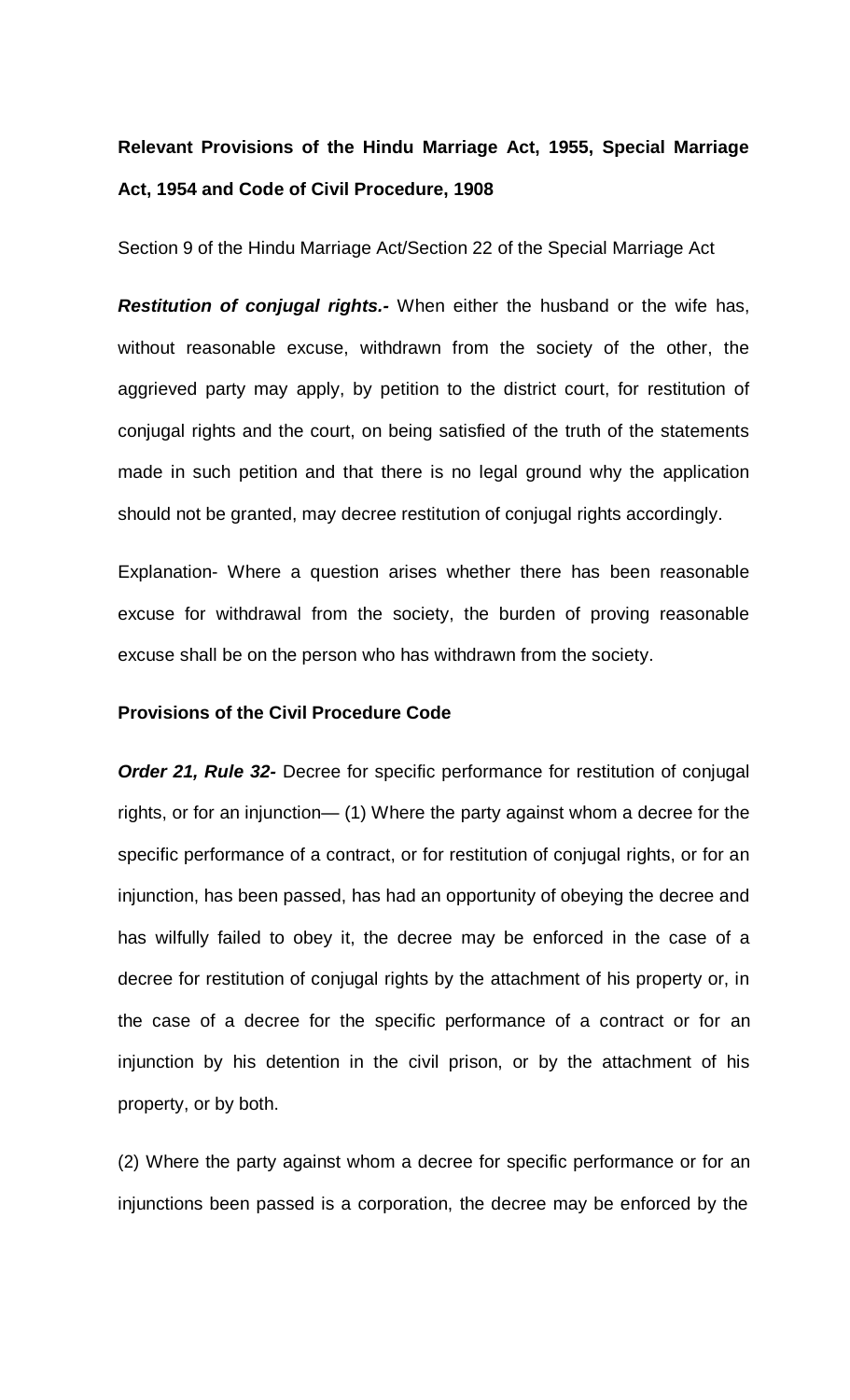attachment of the property of the corporation or, with the leave of the Court by the detention in the civil prison of the directors or other principal officers thereof, or by both attachment and detention.

(3) Where any attachment under sub-rule (1) or sub-rule (2) has remained in force for [six months] if the judgment-debtor has not obeyed the decree and the decree-holder has applied to have the attached property sold, such property may be sold; and out of the proceeds the Court may award to the decree-holder such compensation as it thinks fit, and shall pay the balance (if any) to the judgment-debtor on his application.

(4) Where the judgment-debtor has obeyed the decree and paid all costs of executing the same which he is bound to pay, or here, at the end of [six months] from the date of the attachment, no application to have the property sold has been made, or if made has been refused, the attachment shall cease.

(5) Where a decree for the specific performance of a contract or for an injunction has not been obeyed, the Court may, in lieu of or in addition to all or any of the processes aforesaid, direct that the act required to be done may be done so far as practicable by the decree-holder or some other person appointed by the Court, at the cost of the judgment-debtor, and upon the act being done the expenses incurred may be ascertained in such manner as the Court may direct and may be recovered as if they were included in the decree.

Illustration : A, a person of little substance, effects a building which renders uninhabitable a family mansion belonging to B. A, in spite of his detention in prison and the attachment of his property, declines to obey a decree obtained against him by B and directing him to remove the building. The Court is of opinion that no sum realizable by the sale of A's property would adequately